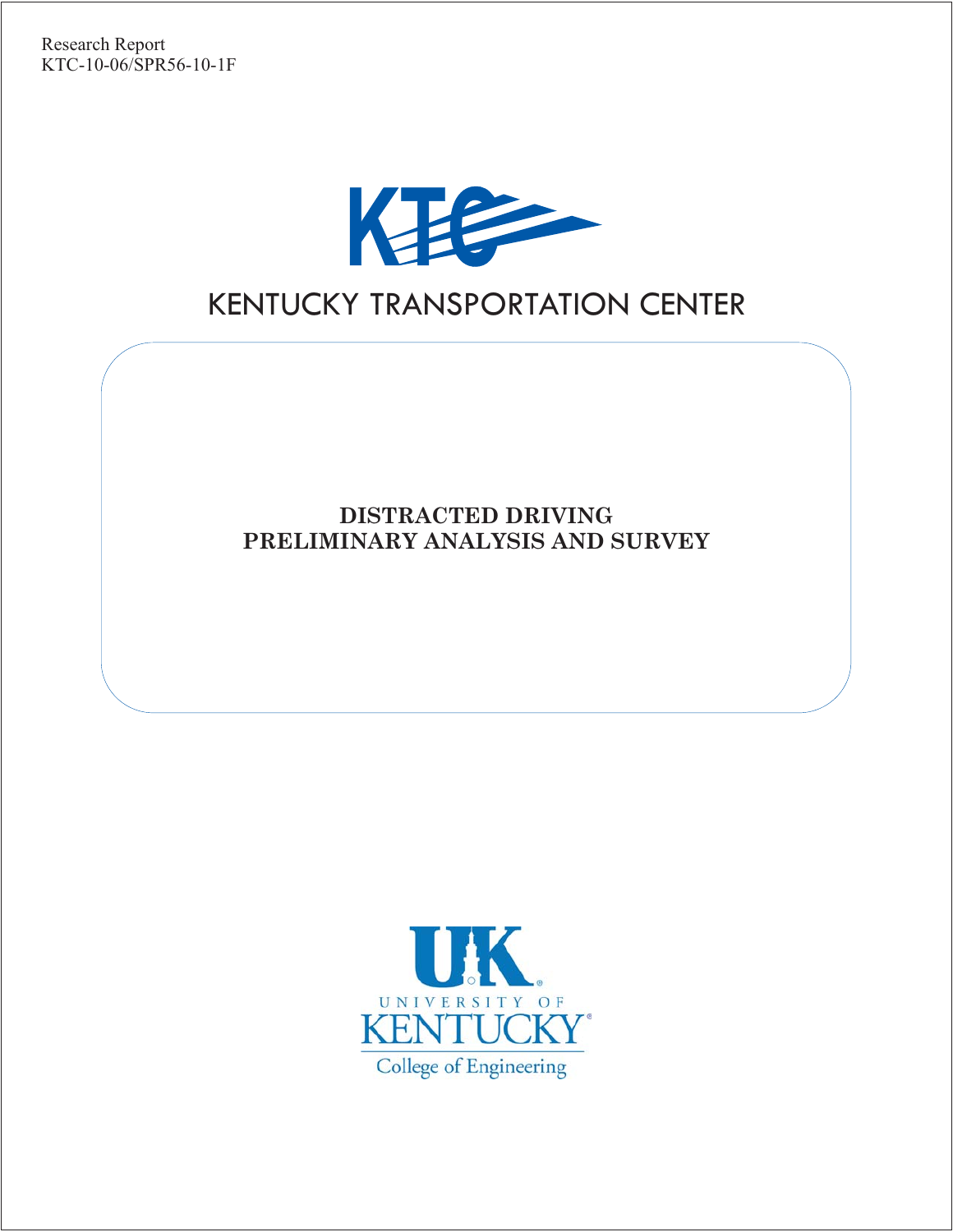

## **OUR MISSION**

#### **We provide services to the transportation community**

through research, technology transfer and education. We create and participate in partnerships to promote safe and effective transportation systems.

## **OUR VALUES**

**Teamwork**

Listening and communicating along with courtesy and respect for others.

## **Honesty and Ethical Behavior**

Delivering the highest quality products and services.

**Continuous Improvement I**n all that we do.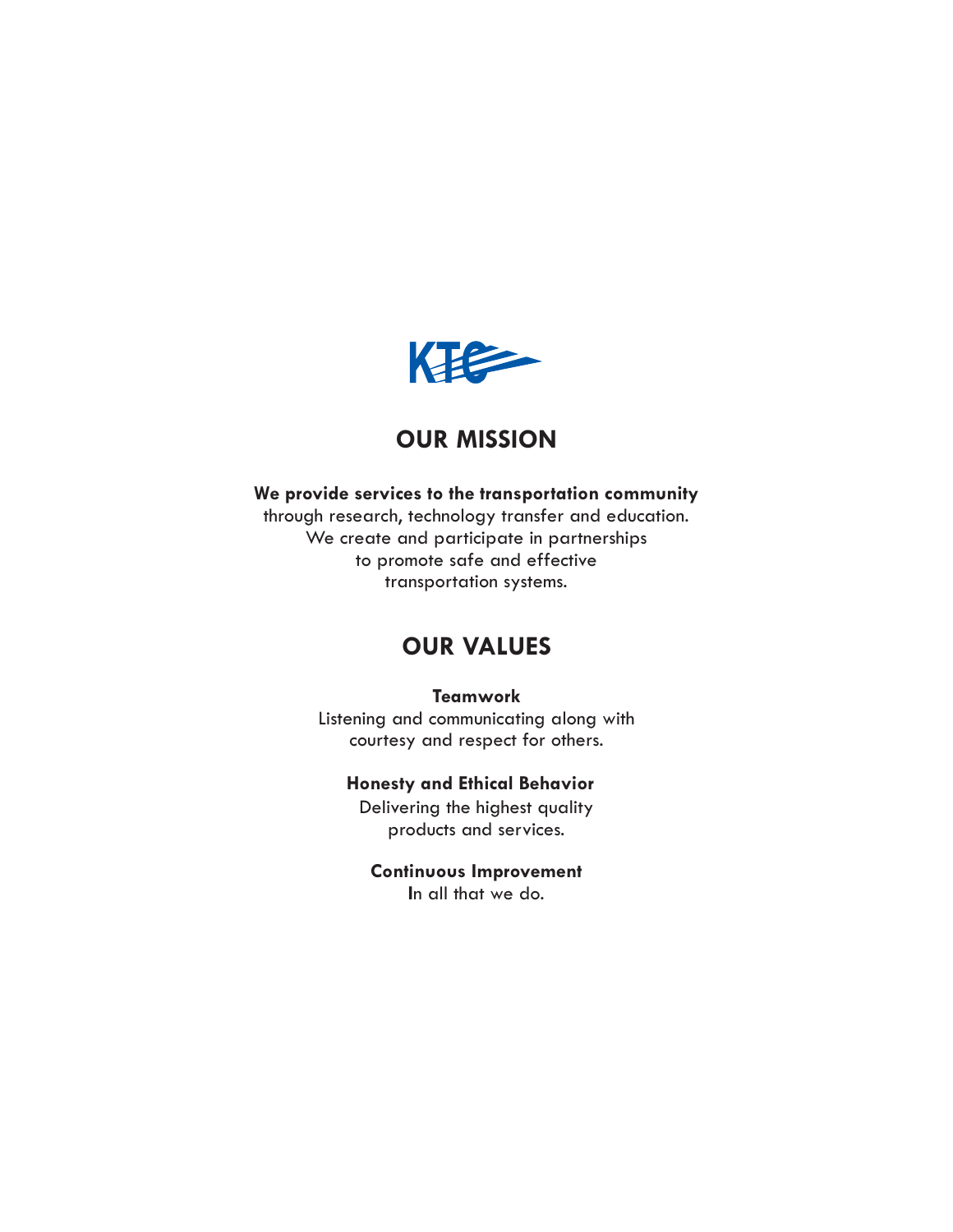#### **Research Report KTC-10-06/SPR56-10-1F**

#### **DISTRACTED DRIVING – Preliminary Analysis and Survey**

by

Jerry G. Pigman, P.E. Kenneth R. Agent, P.E. Eric R. Green, P.E.

Kentucky Transportation Center College of Engineering University of Kentucky Lexington, Kentucky

in cooperation with

Kentucky Transportation Cabinet Commonwealth of Kentucky

The contents of this report reflect the views of the authors who are responsible for the facts and accuracy of the data presented herein. The contents do not necessarily reflect the official views of policies of the University of Kentucky or the Kentucky Transportation Cabinet. This report does not constitute a standard, specification, or regulation. The inclusion of manufacturer names and trade names is for identification purposes and is not to be considered an endorsement.

May 2010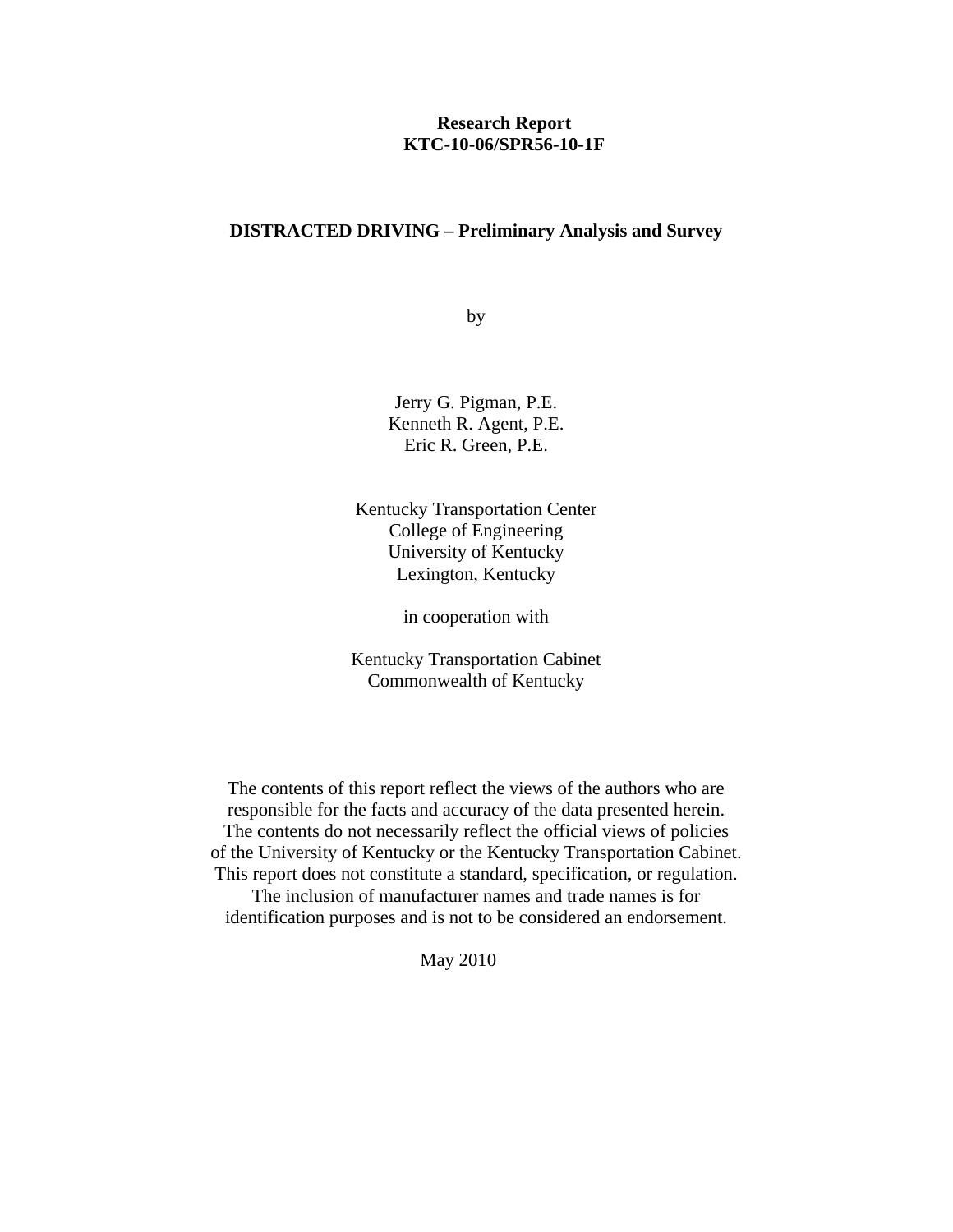| <b>Report Number</b><br>1.<br>KTC-10-06/SPR56-10-1F                                                                                                                                                                                                                                                                                                                                                                                                                                                                                                                                                                                                                                                                                                                                                                                                                                                                                                                                                                                                                                                                                                                                                                                                                                                                                                                                                                                                                                                                                                                                                                                                                                                                                                                                                                        | 2. Government Accession No.                                       |                                             | 3. Recipient's Catalog No.                      |  |  |
|----------------------------------------------------------------------------------------------------------------------------------------------------------------------------------------------------------------------------------------------------------------------------------------------------------------------------------------------------------------------------------------------------------------------------------------------------------------------------------------------------------------------------------------------------------------------------------------------------------------------------------------------------------------------------------------------------------------------------------------------------------------------------------------------------------------------------------------------------------------------------------------------------------------------------------------------------------------------------------------------------------------------------------------------------------------------------------------------------------------------------------------------------------------------------------------------------------------------------------------------------------------------------------------------------------------------------------------------------------------------------------------------------------------------------------------------------------------------------------------------------------------------------------------------------------------------------------------------------------------------------------------------------------------------------------------------------------------------------------------------------------------------------------------------------------------------------|-------------------------------------------------------------------|---------------------------------------------|-------------------------------------------------|--|--|
| 4. Title and Subtitle<br><b>DISTRACTED DRIVING</b>                                                                                                                                                                                                                                                                                                                                                                                                                                                                                                                                                                                                                                                                                                                                                                                                                                                                                                                                                                                                                                                                                                                                                                                                                                                                                                                                                                                                                                                                                                                                                                                                                                                                                                                                                                         |                                                                   | <b>Report Date</b><br>5.<br><b>May 2010</b> |                                                 |  |  |
| Preliminary Analysis and Survey                                                                                                                                                                                                                                                                                                                                                                                                                                                                                                                                                                                                                                                                                                                                                                                                                                                                                                                                                                                                                                                                                                                                                                                                                                                                                                                                                                                                                                                                                                                                                                                                                                                                                                                                                                                            |                                                                   |                                             | <b>Performing Organization Code</b><br>6.       |  |  |
| 7. Author(s)<br>J.G. Pigman, K.R. Agent, and E.R. Green                                                                                                                                                                                                                                                                                                                                                                                                                                                                                                                                                                                                                                                                                                                                                                                                                                                                                                                                                                                                                                                                                                                                                                                                                                                                                                                                                                                                                                                                                                                                                                                                                                                                                                                                                                    | Performing Organization Report No.<br>8.<br>KTC-10-06/SPR56-10-1F |                                             |                                                 |  |  |
| Performing Organization Name and Address<br>9.<br><b>Kentucky Transportation Center</b><br>College of Engineering                                                                                                                                                                                                                                                                                                                                                                                                                                                                                                                                                                                                                                                                                                                                                                                                                                                                                                                                                                                                                                                                                                                                                                                                                                                                                                                                                                                                                                                                                                                                                                                                                                                                                                          |                                                                   |                                             | 10. Work Unit No.                               |  |  |
| University of Kentucky<br>Lexington, Kentucky 40506-0281                                                                                                                                                                                                                                                                                                                                                                                                                                                                                                                                                                                                                                                                                                                                                                                                                                                                                                                                                                                                                                                                                                                                                                                                                                                                                                                                                                                                                                                                                                                                                                                                                                                                                                                                                                   |                                                                   |                                             | 11. Contract or Grant No.<br><b>KYSPR-10-56</b> |  |  |
| 12. Sponsoring Agency Name and Address<br><b>Kentucky Transportation Cabinet</b>                                                                                                                                                                                                                                                                                                                                                                                                                                                                                                                                                                                                                                                                                                                                                                                                                                                                                                                                                                                                                                                                                                                                                                                                                                                                                                                                                                                                                                                                                                                                                                                                                                                                                                                                           |                                                                   |                                             | 13. Type of Report and Period Covered<br>Final  |  |  |
| 200 Mero Street<br>Frankfort, Kentucky 40622                                                                                                                                                                                                                                                                                                                                                                                                                                                                                                                                                                                                                                                                                                                                                                                                                                                                                                                                                                                                                                                                                                                                                                                                                                                                                                                                                                                                                                                                                                                                                                                                                                                                                                                                                                               |                                                                   |                                             | 14. Sponsoring Agency Code                      |  |  |
| 15. Supplementary Notes<br>Prepared in cooperation with the Kentucky Transportation Cabinet<br>and the Federal Highway Administration                                                                                                                                                                                                                                                                                                                                                                                                                                                                                                                                                                                                                                                                                                                                                                                                                                                                                                                                                                                                                                                                                                                                                                                                                                                                                                                                                                                                                                                                                                                                                                                                                                                                                      |                                                                   |                                             |                                                 |  |  |
| 16. Abstract<br>This report primarily focuses on an attempt to document the level of driver distraction existing in Kentucky through<br>an analysis of crash data and by conducting an observational survey of drivers. Additional research is cited as a means of<br>comparing other studies with results from Kentucky, as well as establishing a definition of distracted driving. The status of<br>laws related to use of cell phones in other states was summarized, and the recently passed legislation in Kentucky was<br>noted by incorporation of the full text as an appendix.<br>It was determined from analysis of Kentucky data that if the three categories of human factors (inattention, distraction,<br>and cell phone) listed on the traffic collision report are combined; the total would be 53,223 collisions and 184 fatal<br>These numbers represent 43.1 percent of the total collisions and 24.5 percent of the fatal collisions in 2008.<br>collisions.<br>Detailed analyses were performed to determine where driver distraction was listed as a contributing factor. Included were<br>five years of data from 2004 through 2008, involving 4,143 fatal crashes. Combining the percentages for cell phones (0.8)<br>percent) with those for driver distraction (1.1 percent) and driver inattention (1.2 percent- where there was evidence of a<br>distraction) results in the finding that 3.1 percent of fatal collisions can be directly related to a driver distraction. Results<br>from the observational survey show the following weighted averages of percentages of distraction categories: 7.3% - cell<br>phone use; 0.2% - hands free cell use; 0.9% - keying; 1.6% - other distraction. These results were similar to those obtained<br>by an observational study by NHTSA in 2008. |                                                                   |                                             |                                                 |  |  |
| 17. Key Words<br><b>Distracted Driving</b><br>Safety                                                                                                                                                                                                                                                                                                                                                                                                                                                                                                                                                                                                                                                                                                                                                                                                                                                                                                                                                                                                                                                                                                                                                                                                                                                                                                                                                                                                                                                                                                                                                                                                                                                                                                                                                                       |                                                                   | 18. Distribution Statement                  | I Inlimited with approval of the Kentucky       |  |  |

Unlimited, with approval of the Kentucky Transportation Cabinet

| <b>Observational Survey</b>                          |                                                         |                  |           |
|------------------------------------------------------|---------------------------------------------------------|------------------|-----------|
| 19. Security Classification (report)<br>Unclassified | 20. Security Classification (this page)<br>Unclassified | 21. No. of Pages | 22. Price |

Cell Phones Texting

Electronic Devices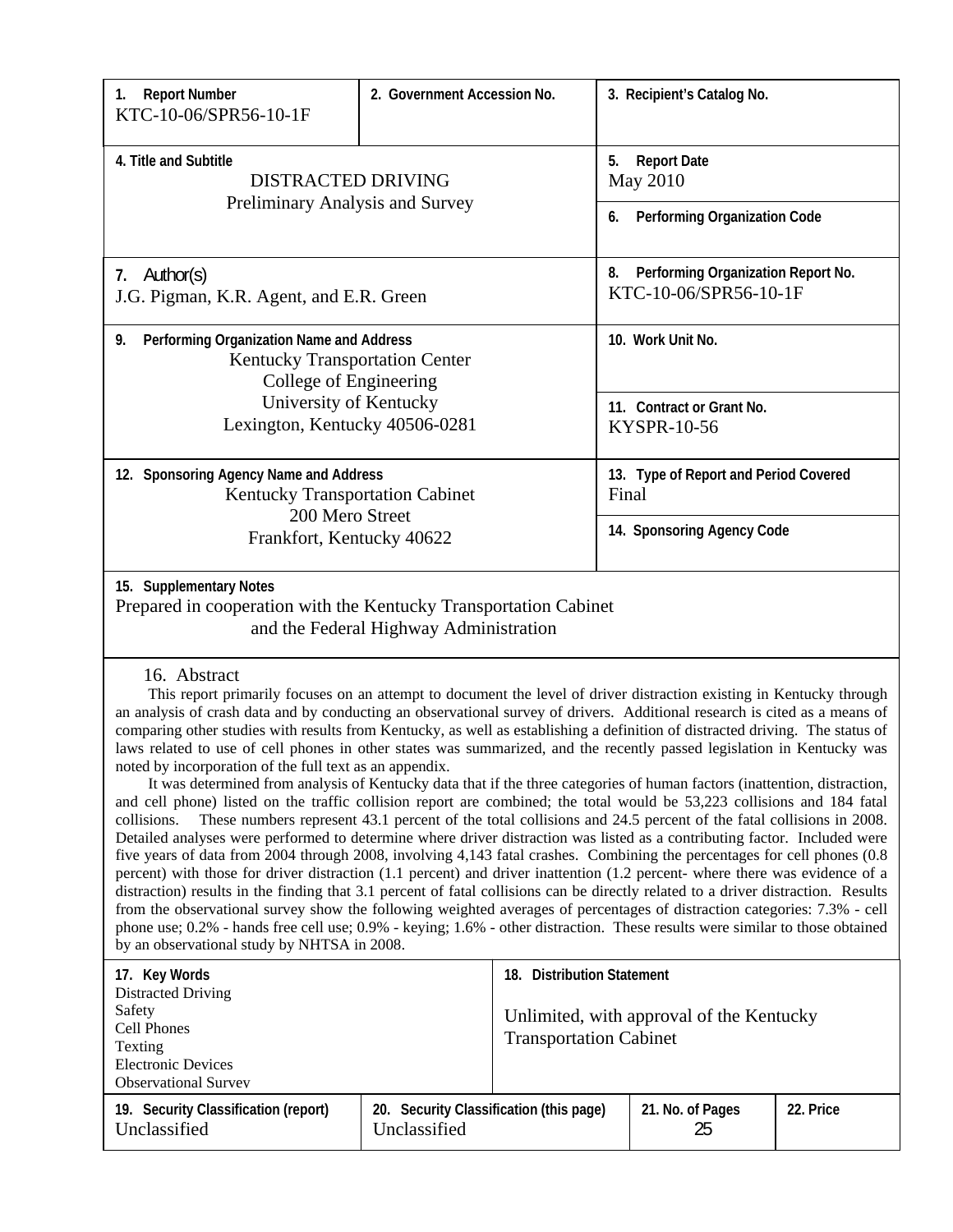## **TABLE OF CONTENTS**

| 5.0 Appendix A – Kentucky Legislation (HB 415) to Ban Texting and Other Use of Cell |  |
|-------------------------------------------------------------------------------------|--|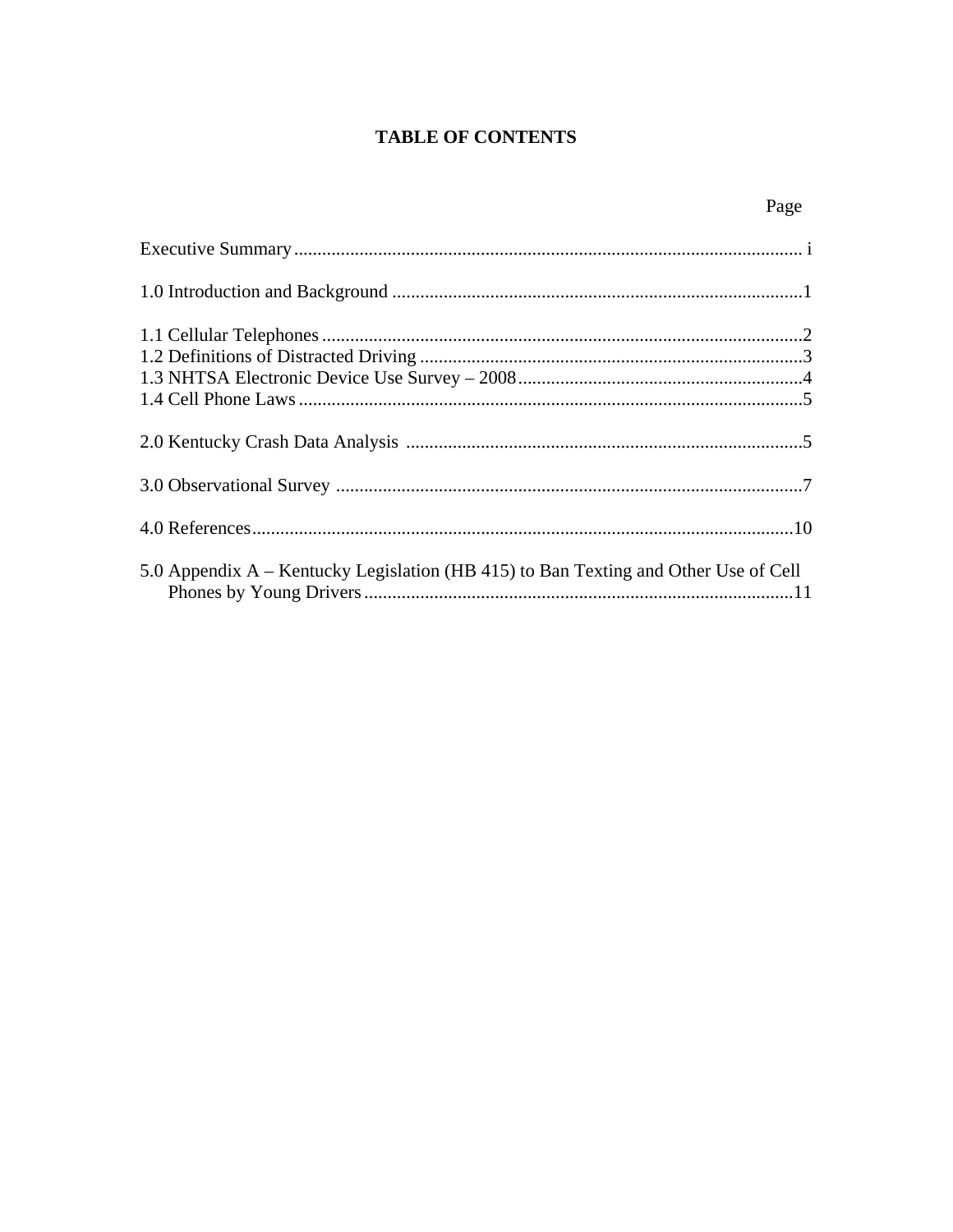#### **EXECUTIVE SUMMARY**

 Distracted driving is a safety issue because it has the potential of diverting a driver's attention away from the primary tasks of navigating a vehicle and responding to critical events. Generally, driver distraction can be categorized as visual, cognitive, or manual. The degree of the problem is associated with the level of attention required to accomplish one of the chosen tasks other than driving, and the frequency with which a driver chooses to multitask. This report primarily focuses on an attempt to document the level of driver distraction existing in Kentucky through an analysis of crash data and by conducting an observational survey of drivers. Additional research is cited as a means of comparing other studies with results from Kentucky, as well as establishing a definition of distracted driving. The status of laws related to use of cell phones in other states was summarized, and the recently passed legislation in Kentucky was noted by incorporation of the full text as an appendix.

It was determined from analysis of Kentucky data that if the three categories of human factors (inattention, distraction, and cell phone) listed on the traffic collision report are combined; the total would be 53,223 collisions and 184 fatal collisions. These numbers represent 43.1 percent of the total collisions and 24.5 percent of the fatal collisions in 2008. It should be noted that the subjectivity of investigating officers who prepare reports for collisions, as well as the level of training and ability to correctly code contributing factors can influence the frequency of a factor being listed. In any case, the magnitude of the problem with distracted, inattentive, or drowsy drivers is significant and should be addressed. The National Highway Traffic Safety Administration has reported that inattention is a causative factor in 25 to 30 percent of crashes. Detailed analyses were performed to determine where driver distraction was listed as a contributing factor. Included were five years of data from 2004 through 2008, involving 4,143 fatal crashes. Combining the percentages for cell phones (0.8 percent) with those for driver distraction (1.1 percent) and driver inattention (1.2 percent- where there was evidence of a distraction) results in the finding that 3.1 percent of fatal collisions can be directly related to a driver distraction. There would likely be other crashes where a distraction occurred which was not admitted by the driver or was not evident to the investigating officer.

 Results from the observational survey show the following weighted averages of percentages of distraction categories:

- 7.3% cell phone use
	- 0.2% hands free cell use
	- $\bullet$  0.9% keying
	- $\bullet$  1.6% other distraction

These results are similar to those obtained from the National Occupant Use Survey (NOPUS) conducted by the NHTSA in 2008 indicating percentages of drivers visibly manipulating hand-held devices was 1.0 percent and hand-held cell phone use was 6.0 percent.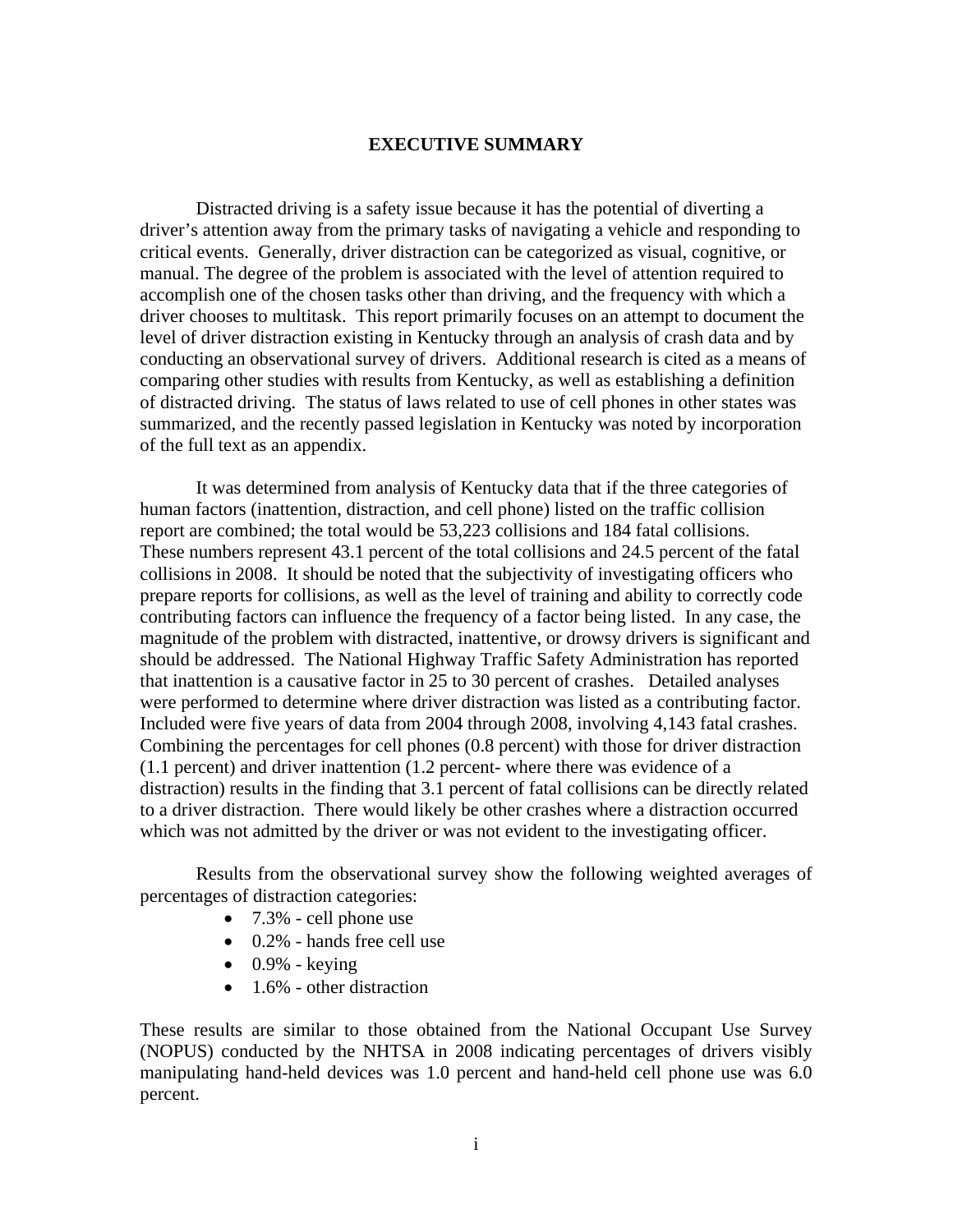### **1.0 Introduction and Background**

The issue of distracted driving has reached a level of significant concern as it relates to the potential impact on highway safety. The use of cellular telephones has become a central theme of debate regarding the ability of drivers to maintain control of a vehicle while performing another task. There are many other forms of distraction that could interfere with the driving task, both internal and external to the vehicle. The effects of distraction have been evaluated or measured in several types of studies, including:

- Observational,
- Crash-based, and
- Experimental driving performance.

A summary of numerous reports is provided in a 2008 NHTSA report titled "Driver Distraction: A Review of the Current State-of Knowledge" (1). The following data and statistics are excerpts from that report detailing available information on distracted driving.

- 1. Observational studies have shown that drivers spend approximately 15 percent of their time engaged in conversation with passengers and approximately 15 percent of their time engaged in other activities constituting various levels of distraction.
- 2. From one observational study, the most frequently observed other activities obtained from video-recorded drivers were the following:
	- Eating or spilling food
	- Reaching for something, leaning or other internal distractions
	- Cell phone use
	- Manipulating audio controls
	- Smoking

From another observational study, the most frequently observed secondary activities included the following:

- Grooming
- Cell phone use
- Eating or drinking

It was also found in the second study that younger drivers (mean age 25) were twice as likely to be involved in secondary activities as older drivers (mean age 64).

3. Crash analyses have revealed that the incidence of distraction as a contributing factor typically is underreported. Unless there is direct linkage to some form of distraction, investigating officers do not typically report distraction as a factor. In addition, drivers are reluctant to report their engagement in a secondary task that directed their attention away from driving.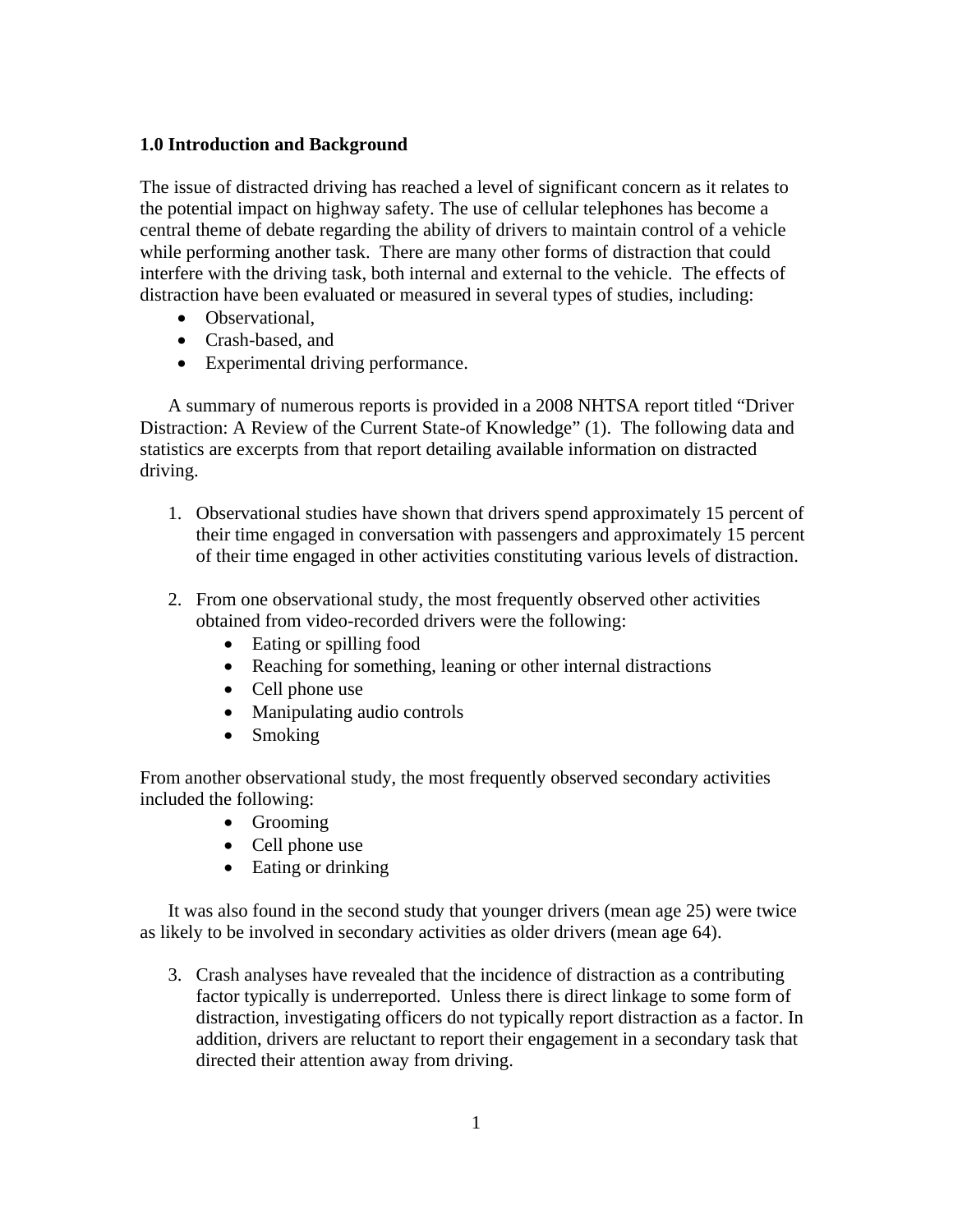- 4. In two studies of data from the Crashworthiness Data System for the years 1995- 2003, it was found that approximately 10.5 percent of the drivers involved in crashes serious enough to require at least one vehicle to be towed from the scene were distracted. For the 1995-1999 crash data, it was found that approximately 70 percent of the reported distractions were inside the vehicle (passengers and audio devices reported as being the most frequent), with the remaining 30 percent from an outside source. For the 2000-2003 crash data, the specific sources of distraction were an outside object/person/event for 23.7 percent; with the following inside-the-vehicle sources most frequently noted.
	- Another vehicle occupant 20.8%
	- Using or reaching for an object  $-5.2\%$
	- A moving object inside the vehicle  $-3.7\%$
	- Cell phone  $-3.6\%$
	- Adjusting radio/cassette/CD 2.9%
	- Eating or drinking  $-2.8\%$
	- Adjusting climate control  $-1.5\%$
	- Smoking  $-1.0\%$
- 5. Experimental studies conducted in controlled settings have demonstrated that various tasks cannot be performed while driving without causing interference. A finding of one study was that the effects of cognitive distraction differ considerably from those of visual distraction on driving performance. It was also found that as cognitive demands increased, drivers increased their concentration on the road center and decreased their recognition of the periphery.
- 6. Naturalistic observational studies have been conducted which allow the opportunity to observe the actions of drivers immediately prior to a crash. A study by Virginia Tech Transportation Institute in 2006 for NHTSA involved 100 equipped cars in and around northern Virginia/Washington, D.C. Data were recorded for a 12-13 month period, with two million vehicle miles traveled. Drivers were selected to include a disproportionate percentage of younger drivers (age 18-25) and high annual mileage to maximize the potential for recording crashes or near-crashes. Data were obtained for 69 crashes and 761 near-crashes, with distraction from a secondary task reported in 33 percent of the crashes and 27 percent of the near-crashes.

#### **1.1 Cellular Telephones**

The use of electronic communication devices has increased dramatically in recent years. Data presented at a U.S. House of Representatives hearing in October 2009 on "Addressing the Problem of Distracted Driving" included the following information detailing the level of usage (2).

 Statistics detailing cell phone usage indicate there were 276 million subscribers in the United States as of June 2009, an increase of 42 percent from 195 million in 2005.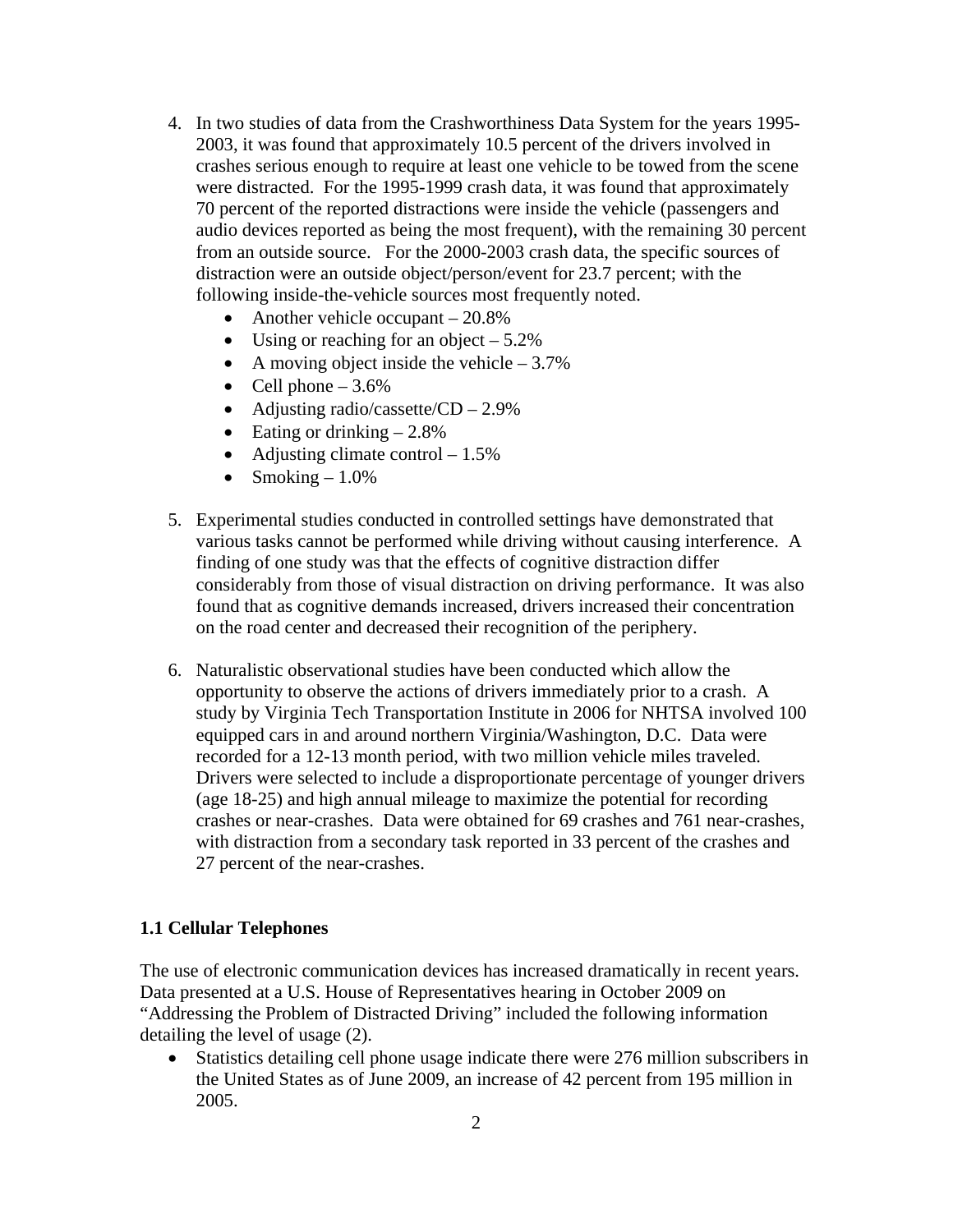- Over 600 billion text messages were sent in 2008, nearly four times the number in 2006.
- Over 110 billion text messages were sent in the United States in the month of December 2008, a tenfold increase in three years.

Considerable research has been devoted to the understanding of the effects of cellular telephones on driver behavior and safety. McCartt's study in 2006 involving review of literature related to cellular telephones found through simulator tests that the driving task is compromised by other tasks replicating the demands of telephone conversation. Decreased reaction time was the most consistent finding, with that being more pronounced for older drivers (age 50 to 80). Evidence was presented that telephone conversations were more disruptive than conversations with other passengers or manipulating a radio, CD, or cassette player. It was also found that the level of engagement and conversation complexity combine to influence the level of driver distraction. A Canadian study of cell phone records of crash-involved drivers showed that use of a cell phone up to 10 minutes before a crash increased the likelihood of being involved in crash by four times. Overall, McCartt, et al., concluded that cell phone use represents a significant hazard when driving; primarily because cell phone use is typically for longer durations than other shorter-duration distractions such as eating, drinking, or tuning a radio.

 At present, cell phone use is a relatively small proportion of the overall incidence of distracted driving activities. However, as noted in the statistics cited above, there are trends in electronic communication device usage that clearly indicate a potential for increases in driver distraction associated with these devices. There are continuing increases in the number of cell phone users and these same or similar devices are being used for more than talking – specifically text messaging and downloading other information from the Internet. A compounding factor is that usage of the communication devices is most prevalent in the younger driver group, which generally represents those with the least experience and underdeveloped driving skills.

#### **1.2 Definitions of Distracted Driving**

One of the major obstacles with addressing distracted driving is the absence of a uniform or widely accepted definition. Issues of concern relative to a definition are the level of control the driver has over the distracting activity and whether the activity is internal or external to the vehicle. Following are various issues related to definitions or specific definitions and their sources:

- 1. *Distraction is attention given to a non-driving-related activity, typically to the detriment of driving performance.* - International Standards Organization, Pettitt, et al., 2005
- 2. *Distraction is a form of inattention in which a driver is delayed in the recognition of information needed to safely accomplish the driving task because some event,*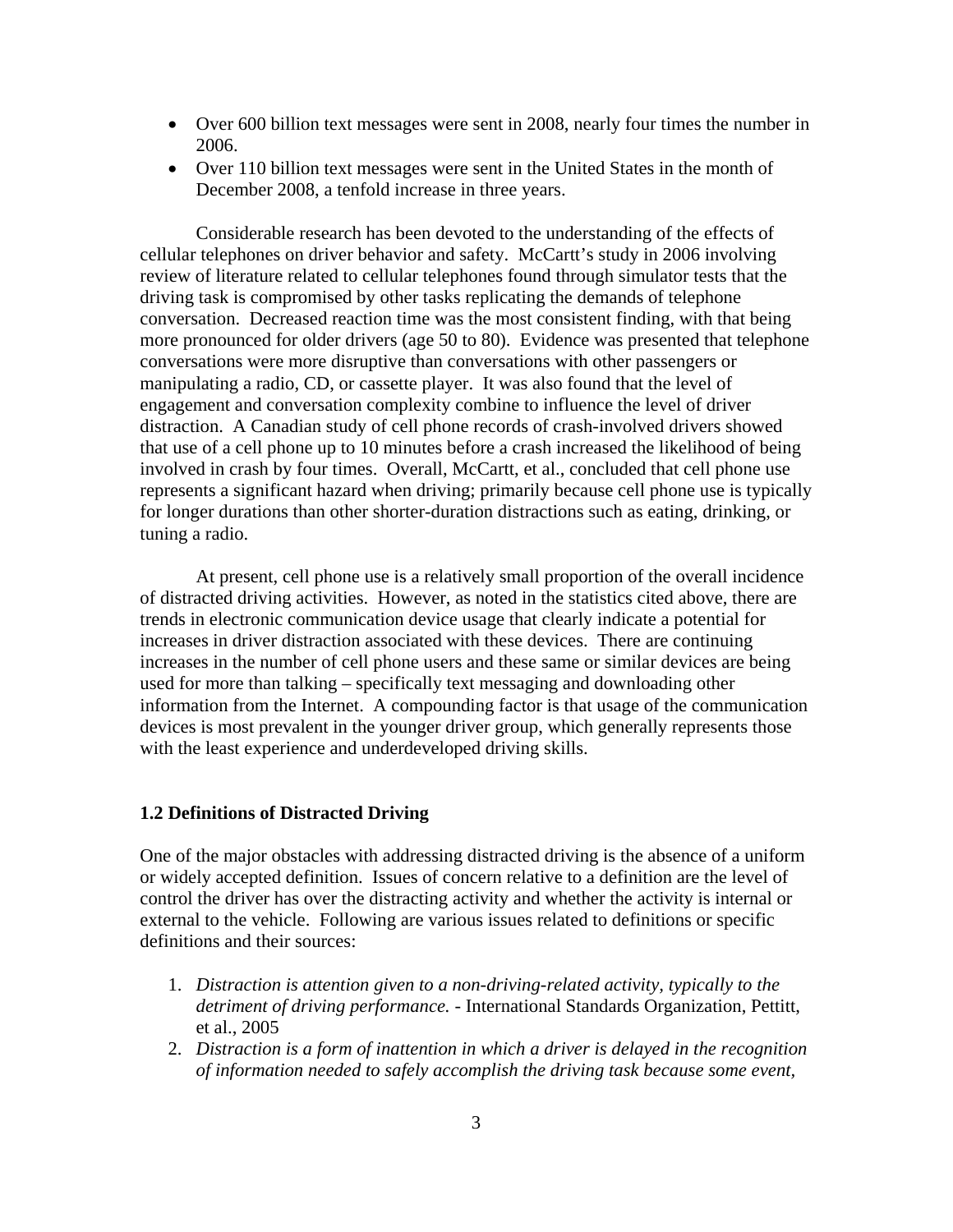#### *activity, object, or person within or outside the vehicle compels or induces the driver's shifting attention away from the driving task.* – Stutts, et al., 2001

- 3. An issue of definition is whether driver distraction requires a source or an observable event, such as animal movement inside the vehicle or an activity in which the driver chooses to engage such as eating or inserting a CD. General agreement is that a triggering activity is a critical part of the definition. – Trezise, et al., 2006 and Pettitt, et al., 2005.
- 4. Contrary opinions include mental workload or cognitive distraction can be a significant part of the overall problem of distracted driving.
- 5. Another issue of debate is whether the driver has control over the triggering activity. Included in the category of uncontrolled events are such activities as movement of an animal or child within a vehicle. – Trezise, et al., 2006.
- 6. The issue of internal versus external events as distractions is another important distinction. Some definitions of driver distraction include only unusual or unexpected events. Should the sudden movement of an animal outside the vehicle be considered a distraction? Another more frequently occurring event is the presence of dynamic signage as outside advertising. – Wallace, 2003.
- 7. Categorizations have included external sources as driver distractions, and these events or activities have been approximated to represent 20 to 30 percent of the crashes caused by distraction. – Trezise, et al., 2006.
- 8. The following definition seems to include many of the issues and was prepared by the Australian Road Safety Board in 2006.

*Driver distraction is the voluntary diversion of attention from the primary driving tasks not related to impairment (alcohol, drugs, fatigue, or medical condition) where the diversion occurs because the driver is performing an additional task and temporarily focusing on an object, event, or person not related to the primary driving tasks. The diversion reduces a driver's situational awareness, decision making, and/or performance, resulting in some instances, in a collision or near-miss or corrective action by the driver and/or other road users.* 

#### **1.3 NHTSA Electronic Device Use Survey – 2008**

Results from the National Occupant Use Survey (NOPUS) conducted by the NHTSA in 2008 indicate that drivers visibly manipulating hand-held devices were 1.0 percent and the hand-held cell phone use was 6.0 percent (3). These results translate into 812,000 vehicles being driven by someone using a hand-held cell phone at any given daylight moment. Through interpretation of data from NHTSA's 2007 Motor Vehicle Occupant Safety Survey, it was estimated that of drivers using cell phones, 55 percent used handheld devices and 45 percent used hands-free devices. Applying this proportion to the 6 percent of drivers estimated to be using hand-held cell phones from NOPUS shows 5 percent of drivers using hands-free cell phones. Therefore, further translation of these data results in 11 percent of drivers estimated to be using either a hand-held or hands-free cell phone while driving in a typical daylight moment (surveys only in daylight) in 2008.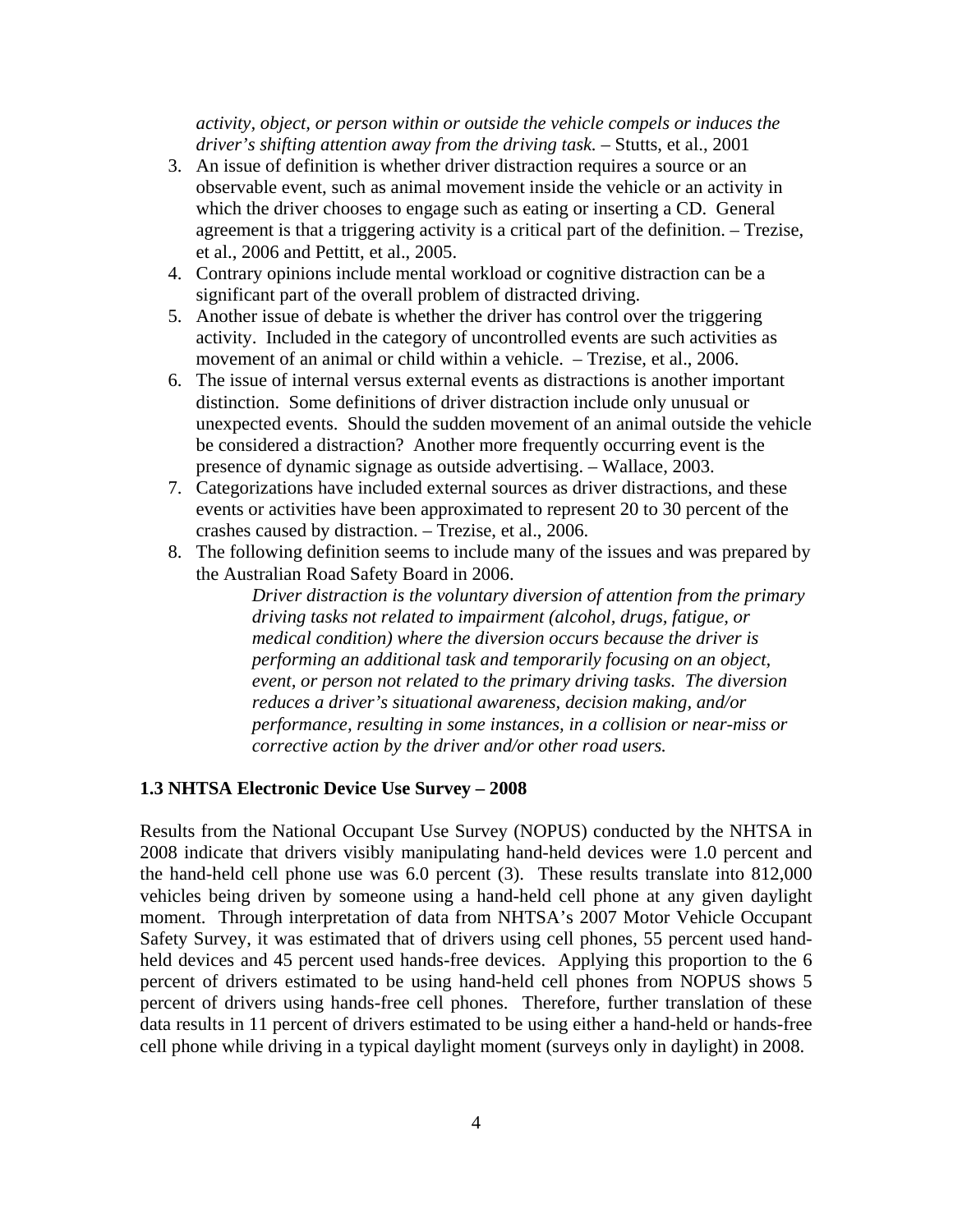#### **1.4 Cell Phone Laws**

Currently, a ban on hand-held devices is in place in the following six states, in addition to the District of Columbia and the Virgin Islands (4).

- California
- Connecticut
- New Jersey
- New York
- Oregon
- Washington

Special cell phone driving laws are in place for novice drivers in 21 states. A few states ban use in some situations, such as when operating a school bus or public transit vehicle. Several major cities also have bans on hand-held devices. Use of a headset while driving is less restricted by traffic laws, with no states or major cities presently banning such use. Text messaging is banned for drivers in the following 23 states, in addition to the District of Columbia and Guam (4).

| Alaska          | Nebraska       |
|-----------------|----------------|
| Arkansas        | New Hampshire  |
| California      | New Jersey     |
| Colorado        | New York       |
| Connecticut     | North Carolina |
| <b>Illinois</b> | Oregon         |
| lowa            | Rhode Island   |
| Kentucky        | Utah           |
| Louisiana       | Virginia       |
| Maryland        | Washington     |
| Minnesota       | Wyoming        |
| Nebraska        |                |

A law was passed and enacted during the 2010 session of the Kentucky Legislature to ban texting (5). Generally, the law bans writing, sending, or reading text-based information using a personal communication device. Exceptions were made for GPS systems that are a feature of a personal communication device, input of information necessary for making a telephone call, and the use of communication devices by emergency personnel. In addition, any use of a personal communication device was banned for drivers under the age of 18, except to summon the help during an emergency. A copy of the Kentucky legislation is included as Appendix A.

## **2.0 KENTUCKY CRASH DATA ANALYSIS**

A variety of factors and conditions can contribute to a collision. Police officers investigating a crash may assign up to three human factors for each driver, two vehicular factors for each vehicle, and two environmental factors for each collision. In a recent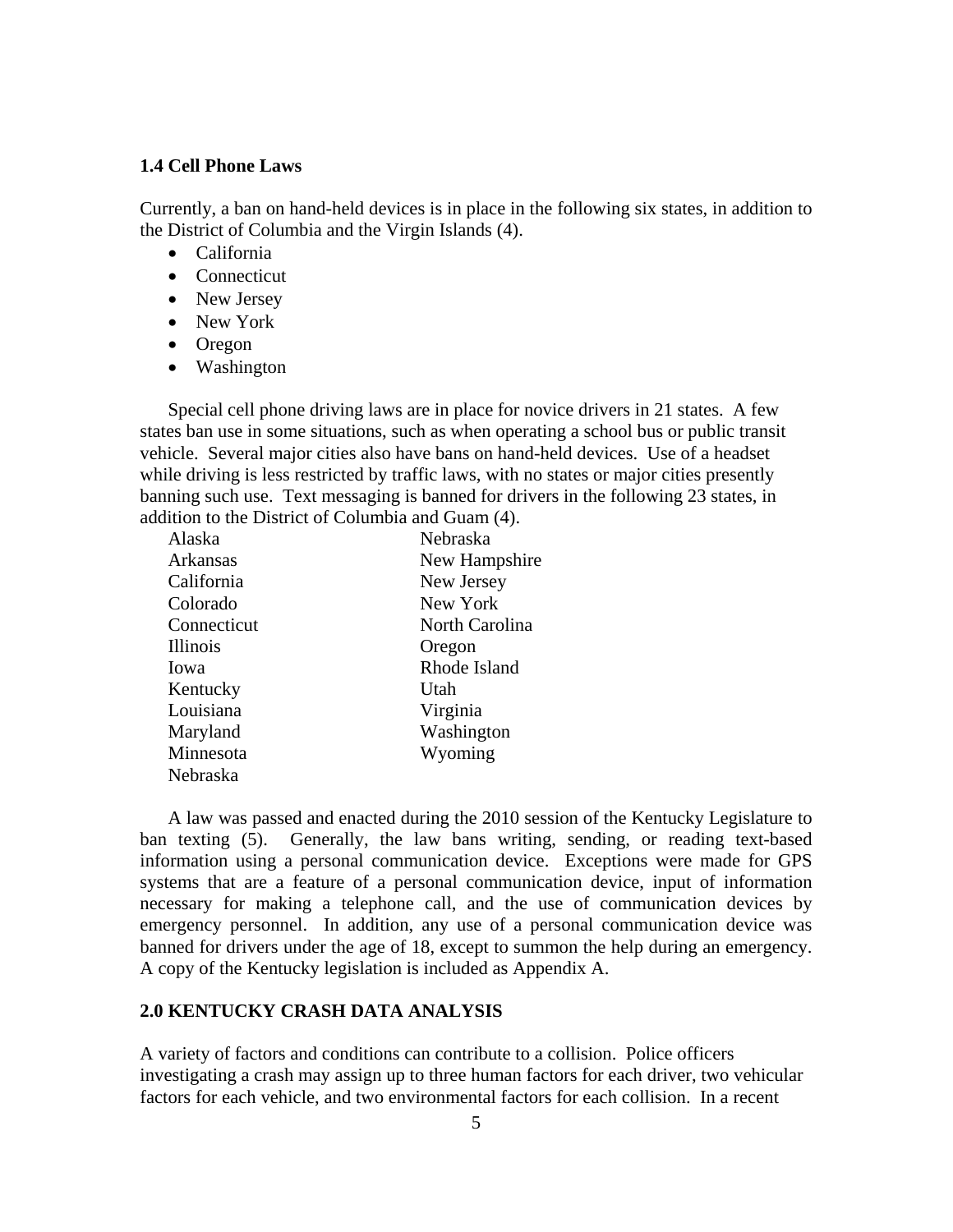compilation of Kentucky crash data as contained in "*Traffic Collision Facts – 2008*", the following statistics were presented for distraction-related contributing factors (6):

| Human Factor | All Collisions | <b>Fatal Collisions</b> |
|--------------|----------------|-------------------------|
| Inattention  | 47,442         | 152                     |
| Distraction  | 4.819          | 25                      |
| Cell Phone   | 962            |                         |

It can be seen from these data that if all three categories of human factors listed above are combined, the total would be 53,223 collisions and 184 fatal collisions. These numbers represent 43.1 percent of the total collisions and 24.5 percent of the fatal collisions in 2008. However, the subjectivity of investigating officers who prepare reports for collisions, as well as the level of training and ability to correctly code contributing factors can influence the frequency of a factor being listed. In any case, the magnitude of the problem with distracted, inattentive, or drowsy drivers is significant and should be addressed. NHTSA has reported that inattention as a causative factor in 25 to 30 percent of crashes. In more detailed study of crashes (NHTSA's Crashworthiness Data System) involving at least one vehicle being towed from the scene, the percentage of crashes with one or more drivers identified as inattentive (either distracted or fatigued or looking but not seeing) was 25.5 percent. When analyzing driver attention status, it should be noted that nearly all sources of information on this subject indicate that actual numbers are likely higher because of underreporting and tendencies of drivers to avoid implicating themselves by admitting inattention.

Analysis of Kentucky crash data was performed to determine causes and trends in collisions reported to be related to driver distraction. Detailed analyses were performed to determine where driver distraction was listed as a contributing factor. Included were five years of data from 2004 through 2008, involving 4,143 fatal crashes. A review of fatal crashes was conducted because the investigation and documentation is the most thorough for this type of crash. Of those crashes there were 30 coded with cell phone as a contributing factor. Two other crashes where distraction was listed with cell phone noted were found. This results in 32 fatal crashes with cell phone as a factor, which represents 0.8 percent of all fatal crashes in the five years.

There were 101 crashes in those five years which listed driver distraction as a contributing factor. This is 2.4 percent of all crashes. However, when the reports were reviewed (eliminating a few duplicates where cell phone was also listed), a specific distraction was listed in only 47 crashes. This represents 1.1 percent of all crashes in the five years. In the other crashes, it was noted that a driver lost control with no indication of any specific distraction. Following are the distractions which were listed most often:

| Interaction with passenger                   |  |
|----------------------------------------------|--|
| Trying to retrieve an item which was dropped |  |
| Dog                                          |  |
| Eating                                       |  |
| Motorcyclist adjusting clothing              |  |
| Children                                     |  |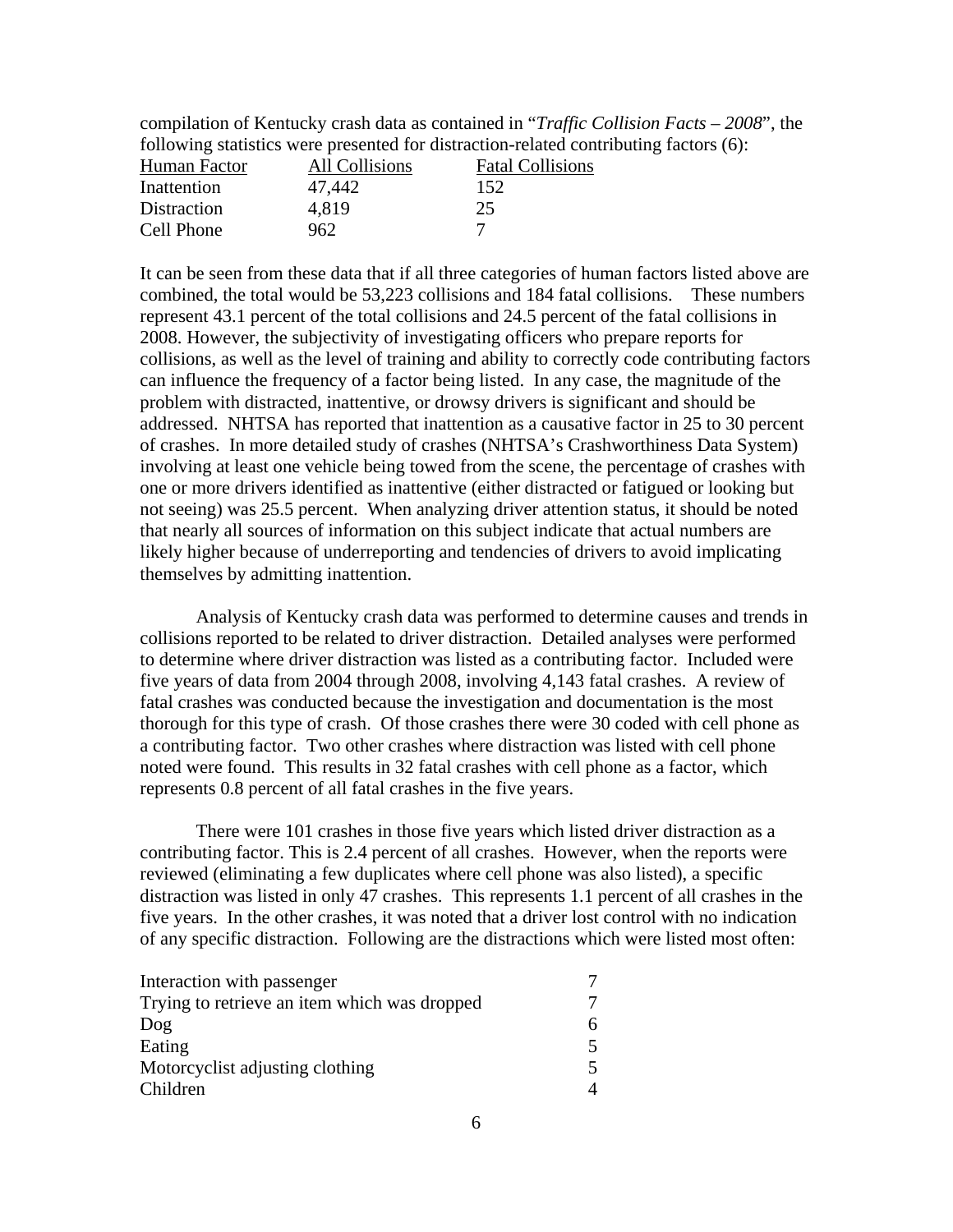Driver inattention was listed in 152 fatal crashes in 2008, which is about 20 percent of all crashes. It was not feasible to review the crash reports listing driver inattention as a contributing factor for five years but all the reports noting this as a factor in 2008 were reviewed. In a majority of crashes there was no direct linkage of the crash to driver distraction. After eliminating crashes in which both driver distraction and driver inattention were listed (these would have been included in the 101 "driver distraction" crashes previously discussed), nine crashes were found in which there would be a basis for noting driver distraction. Five of these involved a driver attempting to retrieve an item from within their vehicle. This was 1.2 percent of all fatal crashes in 2008.

Combining the percentages for cell phones (0.8 percent) with those for driver distraction (1.1 percent) and driver inattention (1.2 percent- where there was evidence of a distraction) results in the finding that 3.1 percent of fatal collisions can be directly related to a driver distraction. Again, there would likely be other crashes where a distraction occurred which was not admitted by the driver or was not evident to the investigating officer. Therefore, the percentage in which driver distraction may be involved would be higher if the assumption is made that all crashes in which driver inattention or driver distraction was listed actually involved a specific distraction.

#### **3.0 OBSERVATIONAL SURVEY**

Observational surveys were conducted to determine the frequency of usage of electronic communication devices by drivers. Survey procedures followed and categories of electronic devices included were similar to those used as part of the National Occupant Protection Use Survey, which is conducted annually by NHTSA. Experience gained as part of statewide seatbelt surveys was relied upon to insure statistically valid data collection and weighting of data based on vehicle miles of travel for the specific functional class of roadway. The sampling plan included 21 sites throughout Kentucky that represent 3 geographic regions and 7 roadway functional classification groups.

The observational survey of distracted driving was conducted during November and December 2009. The survey included the following types of distraction categories of devise usage:

- Cell phone use
- Hands free cell use
- Keying (texting or dialing)
- Other distraction (eating, drinking, grooming, retrieving something, etc.)

A total of 17,812 observations were obtained at the 21 survey sites and the results are shown in Table 1 below. It can be seen that the range of cell phone usage was a high of 11.7 percent in Versailles (Woodford County) to 1.5 percent in Drift (Floyd County). As noted, the weighting of data by vehicle miles traveled within roadway classes allowed proportionate representation of observations at the 21 survey sites. Results from the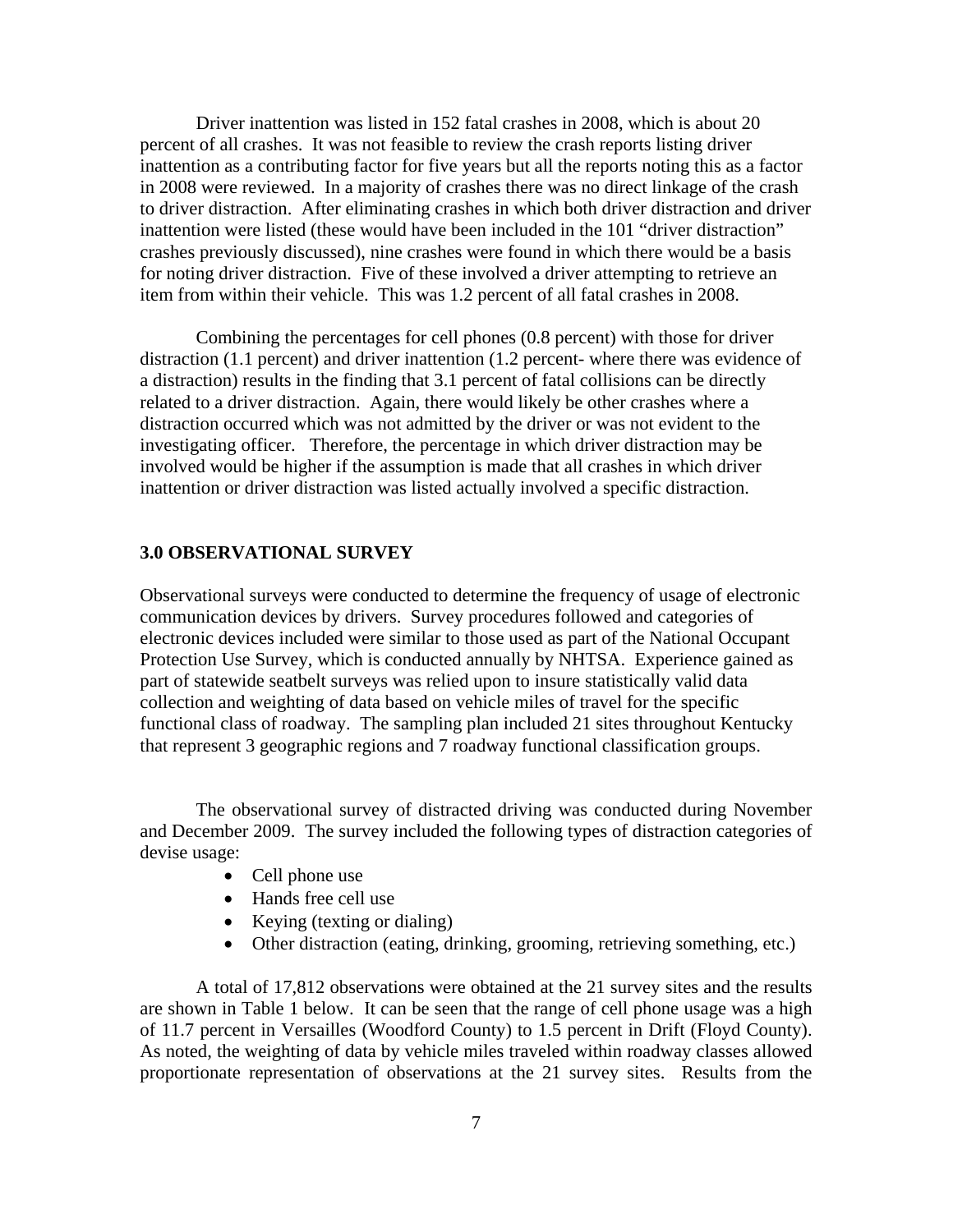observational survey show the following weighted averages of percentages of distraction categories:

- 7.3% cell phone use
- 0.2% hands free cell use
- $\bullet$  0.9% keying
- $\bullet$  1.6% other distraction

These results are similar to those obtained from the National Occupant Use Survey (NOPUS) conducted by the NHTSA in 2008 indicating percentages of drivers visibly manipulating hand-held devices was 1.0 percent and hand-held cell phone use was 6.0 percent (3).

An overall percentage of driver distraction from the Kentucky survey showed a total of 9.9 percent (combined use of an electronic devices was 8.3 percent, and the "other distraction" category was 1.6 percent).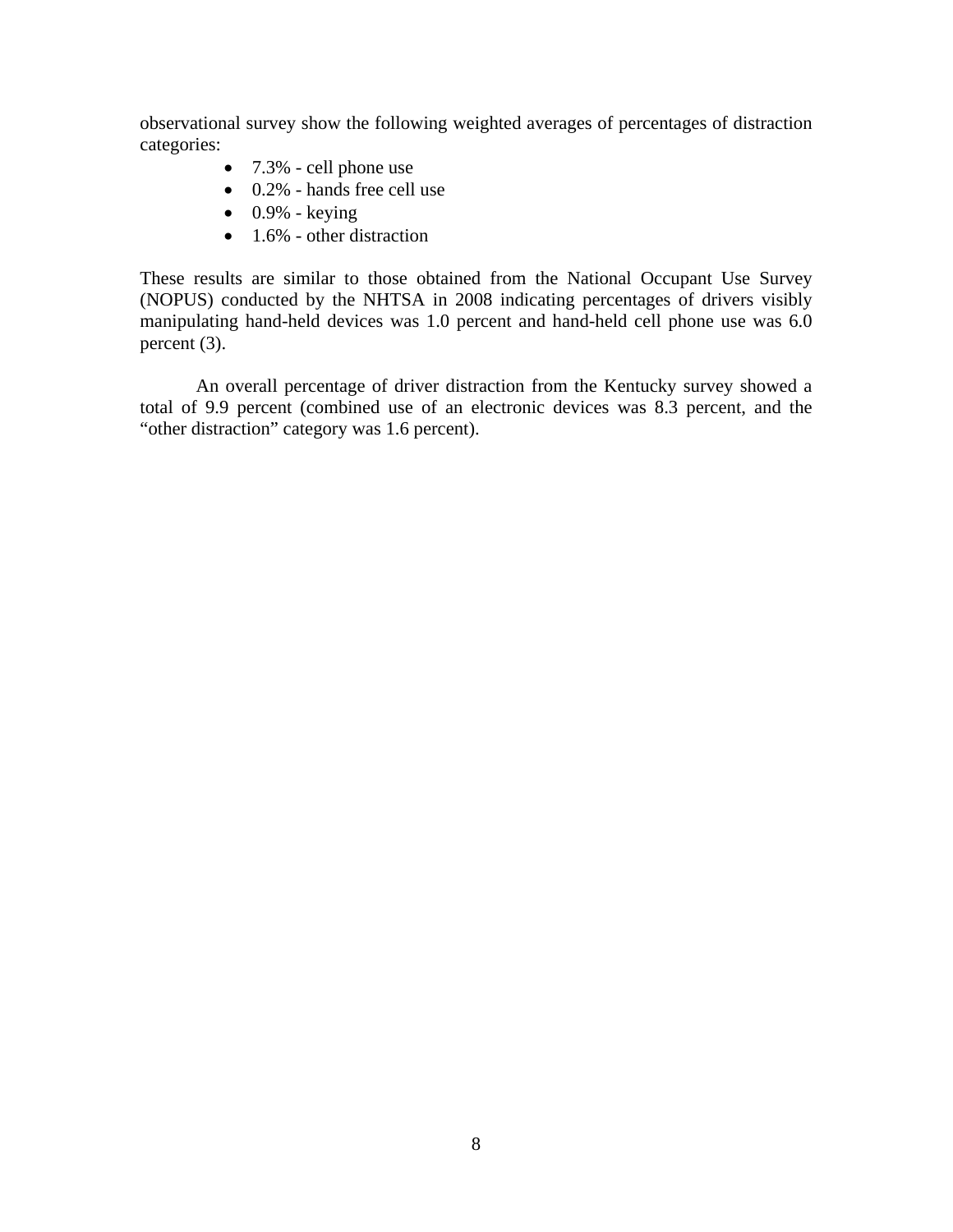| <b>Site</b> | County        | VMT%  | <b>Intersection Description</b> | % CELL PHONE | % HANDS<br><b>FREE</b> | % KEYING | % ELECTRONIC<br><b>DEVICE TOTAL</b> | % OTHER<br><b>DISTRACTION</b> | % DISTRACTED<br><b>TOTAL</b> |
|-------------|---------------|-------|---------------------------------|--------------|------------------------|----------|-------------------------------------|-------------------------------|------------------------------|
| 5           | <b>Barren</b> | 3.46  | I-65 at Exit 53                 | 8.2          | 0.3                    | 0.3      | 8.7                                 | 1.8                           | 10.5                         |
| 11          | Meade         | 6.00  | US 31W at KY 1638               | 5.9          | 0.4                    | 1.0      | 7.3                                 | 2.1                           | 9.4                          |
| 27          | Grayson       | 6.95  | KY 259 at US 62                 | 8.1          | 0.0                    | 0.2      | 8.3                                 | 0.3                           | 8.6                          |
| 37          | Logan         | 3.07  | US 68 at US 79                  | 7.9          | 0.1                    | 1.2      | 9.3                                 | 1.4                           | 10.6                         |
| 44          | Hopkins       | 2.13  | Pennyrile Parkway Exit 44       | 6.8          | 0.0                    | 0.3      | 7.1                                 | 1.4                           | 8.5                          |
| 54          | Henderson     | 3.52  | Us 41A at 5th St.               | 6.2          | 0.2                    | 0.6      | 7.0                                 | 2.8                           | 9.7                          |
| 63          | Calloway      | 3.35  | KY 1637 at 16th                 | 8.2          | 0.3                    | 0.5      | 9.0                                 | 0.8                           | 9.8                          |
| 76          | Shelby        | 8.31  | I-64 at Exit 28                 | 8.6          | 0.0                    | 1.1      | 9.8                                 | 1.5                           | 11.3                         |
| 80          | Woodford      | 1.92  | US 60 at US 62                  | 11.7         | 0.2                    | 2.5      | 14.4                                | 1.1                           | 15.5                         |
| 88          | Oldham        | 4.01  | KY 146 at KY 1817               | 7.5          | 0.1                    | 0.5      | 8.2                                 | 1.8                           | 9.9                          |
| 98          | Franklin      | 1.41  | KY 2820 at US 127               | 5.7          | 0.4                    | 1.1      | 7.1                                 | 3.6                           | 10.7                         |
| 110         | Kenton        | 17.65 | I-75 at Exit 186                | 7.0          | 0.4                    | 1.2      | 8.6                                 | 1.2                           | 9.8                          |
| 121         | Jefferson     | 8.71  | US 31W at KY 841                | 8.1          | 0.0                    | 1.4      | 9.5                                 | 1.4                           | 10.9                         |
| 144         | Boone         | 7.65  | US 42 at US 25                  | 6.0          | 0.0                    | 0.3      | 6.3                                 | 1.0                           | 7.3                          |
| 154         | Boyd          | 2.48  | I-64 at Exit 185                | 8.2          | 0.8                    | 1.3      | 10.2                                | 2.3                           | 12.5                         |
| 166         | Lincoln       | 6.56  | US 27 at US 150                 | 7.7          | 0.4                    | 0.5      | 8.5                                 | 3.7                           | 12.2                         |
| 174         | Carter        | 5.94  | US 60 at KY 7                   | 7.2          | 0.0                    | 1.6      | 8.7                                 | 1.9                           | 10.6                         |
| 180         | Floyd         | 3.13  | KY 680 at KY 122                | 1.5          | 0.0                    | 0.2      | 1.7                                 | 1.4                           | 3.1                          |
| 188         | Rowan         | 0.41  | I-64 at Exit 137                | 7.1          | 0.2                    | 0.0      | 7.3                                 | 2.5                           | 9.8                          |
| 194         | Laurel        | 1.89  | US 25E at US 25                 | 7.6          | 0.0                    | 0.3      | 7.9                                 | 1.5                           | 9.4                          |
| 200         | Pulaski       | 1.45  | KY 80 at KY 2296                | 7.3          | 0.1                    | 0.5      | 7.9                                 | 0.8                           | 8.6                          |
|             |               |       | <b>Weighted Average</b>         | 7.26         | 0.18                   | 0.87     | 8.32                                | 1.59                          | 9.90                         |

#### **TABLE 1. RESULTS FROM DISTRACTED DRIVING SURVEY**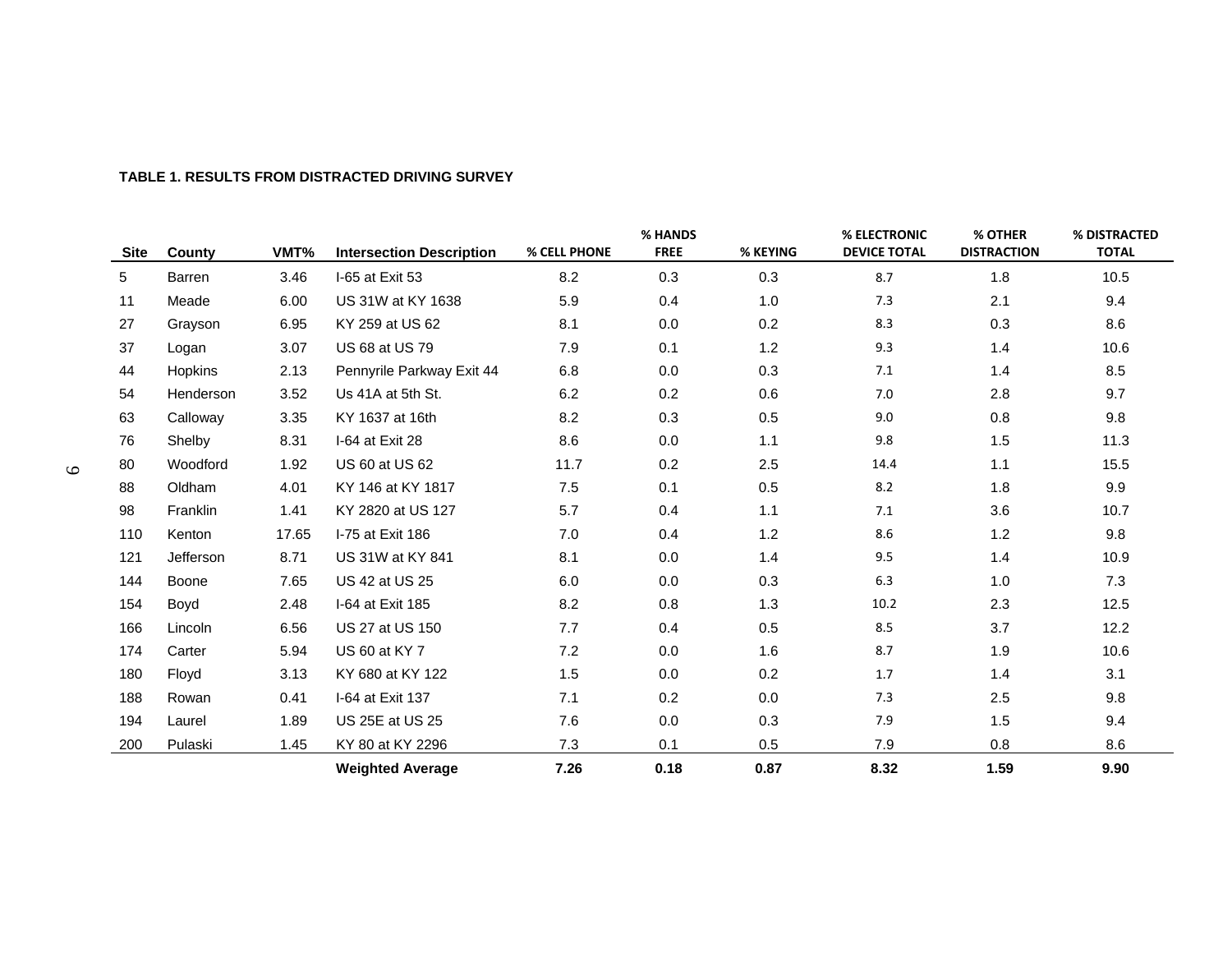#### **4.0 REFERENCES**

- 1. Ranney, T.A., "Driver Distraction: A Review of the Current State-of Knowledge", Transportation Research Center, Inc.; NHTSA, 2008.
- 2. U.S. House of Representatives Public Hearing, "Addressing the Problem of Distracted Driving", Washington, D.C., October 2009.
- 3. "Driver Electronic Device Use in 2008", Traffic Safety Facts, DOT HS811 184, National Highway Traffic Safety Administration, September 2009.
- 4. Website; www.distraction.gov/state-laws/; May 2010.
- 5. Website; http://www.lrc.ky.gov/record/10RS/HB415.htm; May 2010.
- 6. *Traffic Collision Facts 2008 Report*; Kentucky Transportation Center, University of Kentucky, September 2009.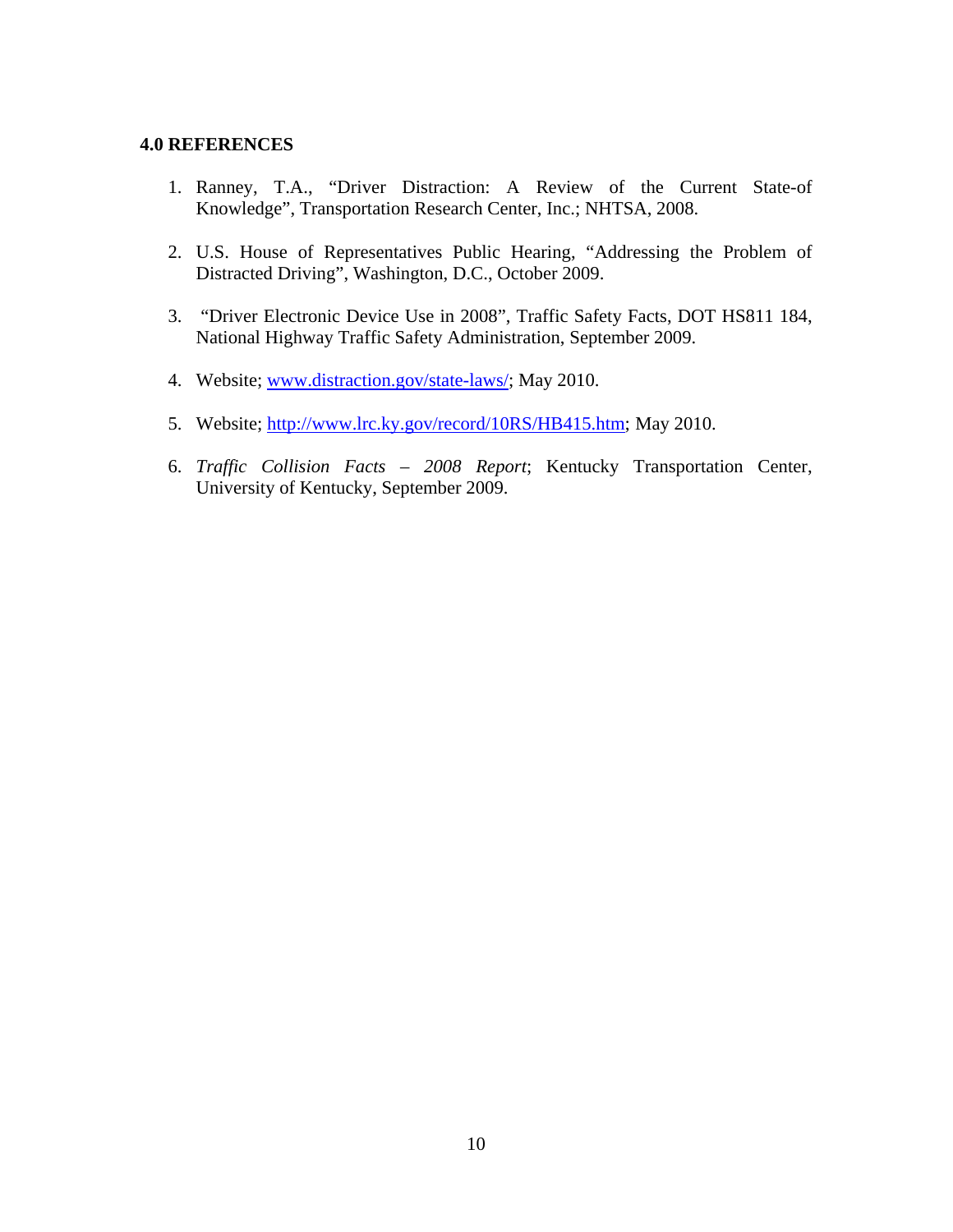# **APPENDIX A**

**Kentucky Legislation (HB 415) to Ban Texting and Other Uses of Cell Phones by Young Drivers**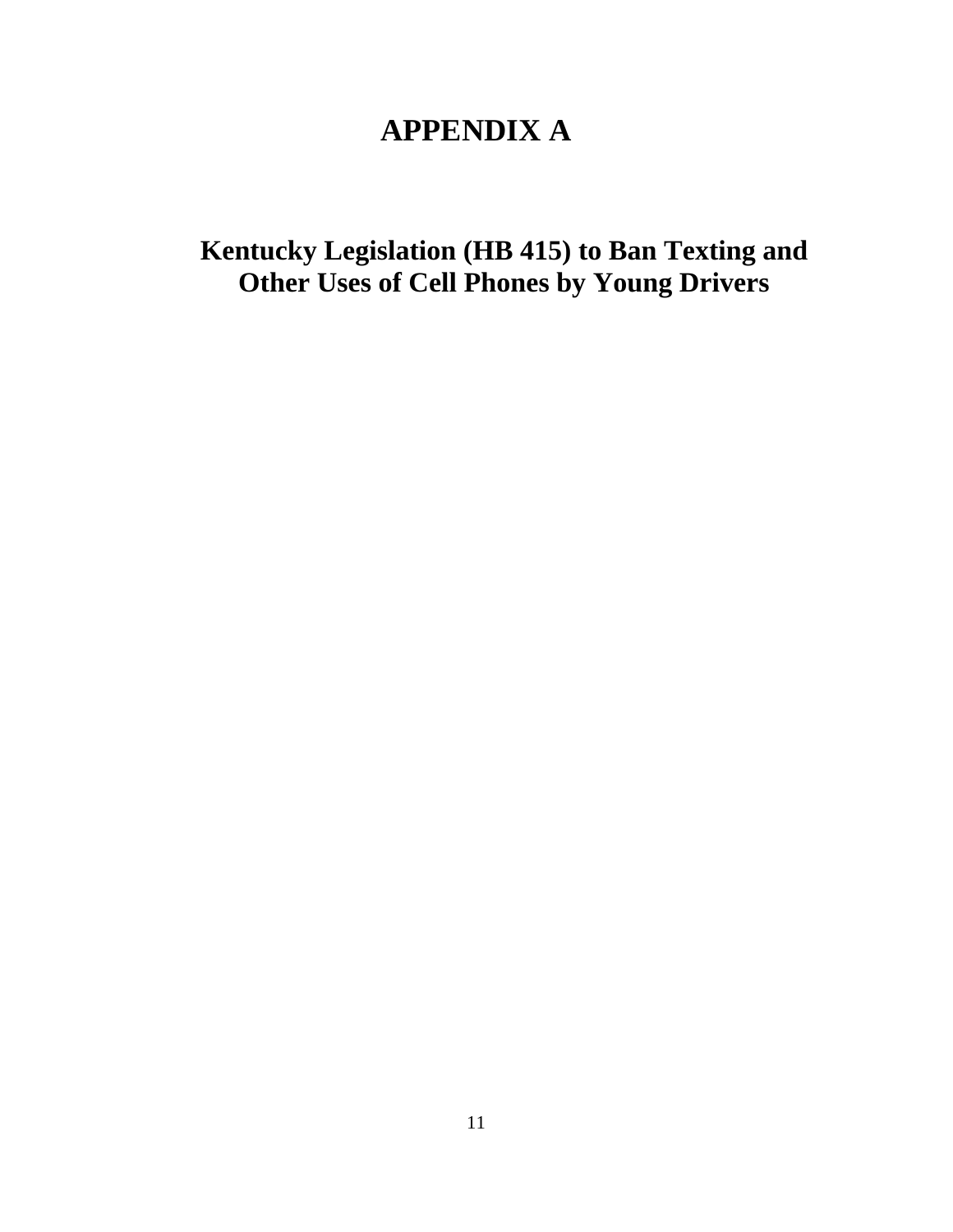**AN ACT relating to public safety.** 

**WHEREAS, the certification of personal services agencies is critical to the safety and well-being of the clients and the professionalism of personal service agency employees; and** 

**WHEREAS, Senate Bill 22 was passed by the 2009 Regular Session of the General Assembly to require certification of personal services agencies; and** 

**WHEREAS, the safety of disabled veterans and others in the disabled community is enhanced when personal service agencies have a policy addressing the acceptance of personal gifts, gratuities, or loans from the clients they serve;** 

Be it enacted by the General Assembly of the Commonwealth of Kentucky: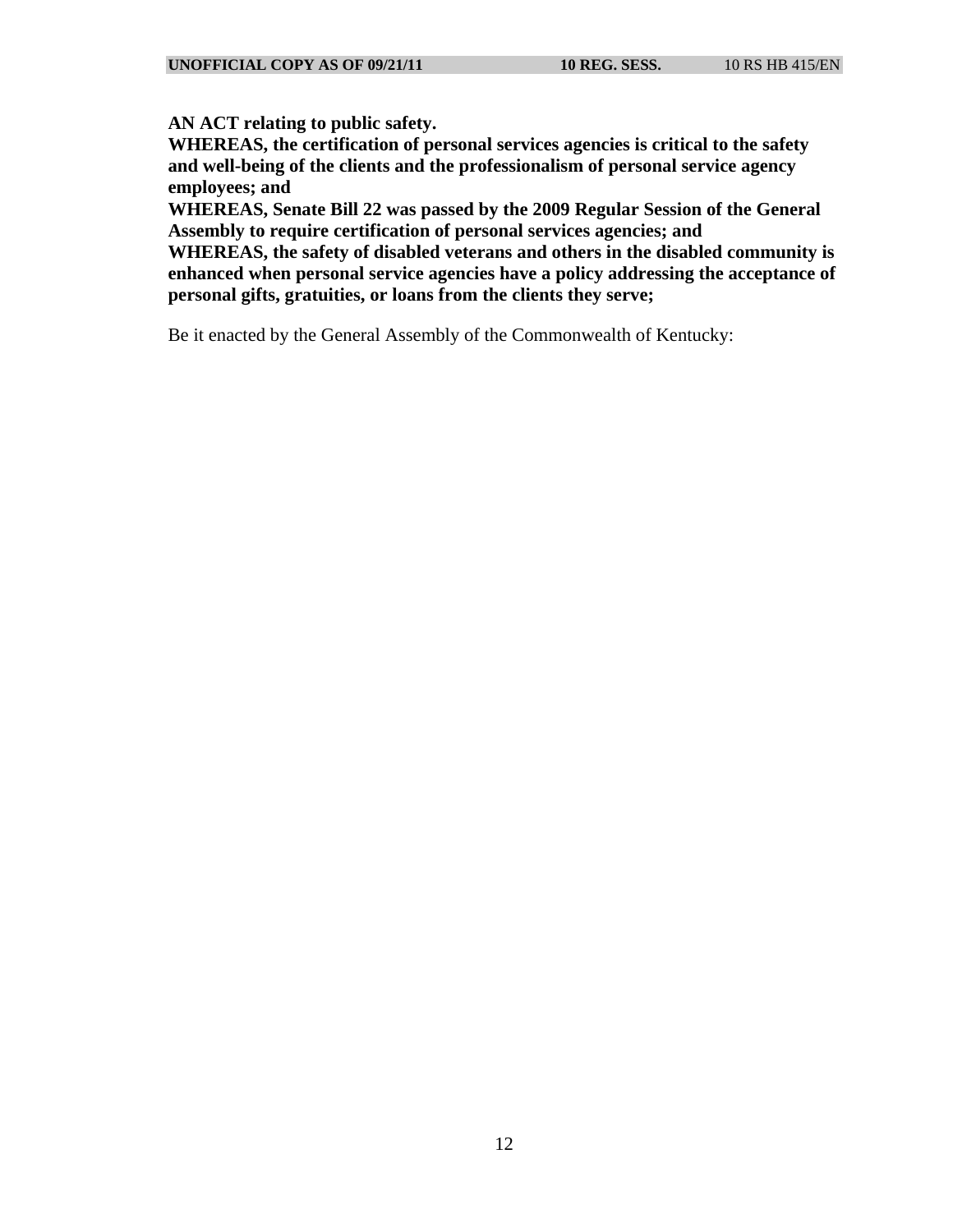**Section 1. KRS 216.712 is amended to read as follows:** 

*(1) No personal services agency shall be operated, maintained, or advertised without obtaining a certificate as provided in this section. Entities that operate personal services agencies, as defined in KRS 216.710, in Kentucky on June 25, 2009, shall have until December 31, 2009, to file an application for certification pursuant to this section. All other agencies shall be required to obtain certification prior to providing personal services. A parent personal services agency with one (1) or more branch offices in Kentucky shall not be required to obtain separate certificates for each of its branch offices.* 

*(2) Each personal services agency providing direct services to clients as defined in KRS 216.710 shall perform a criminal background check on any applicant for employment prior to employing the applicant. Each application provided by the personal services agency to the applicant for initial employment shall state in a conspicuous manner on the application "For This Type of Employment State Law Requires a Criminal Background Check as Condition of Employment."* 

*(3) No personal services agency shall employ a person in a position which involves providing direct services to a client if the employee has been convicted of a crime as defined by KRS 216.710.* 

*(4) The secretary shall promulgate administrative regulations to implement this section and KRS 216.714 and 216.716. The administrative regulations at a minimum shall establish:* 

**(a) An initial and annual certification review process for personal services agencies that does not require an on-site visit;** 

**(b) Procedures related to applying for, reviewing, approving, denying, and revoking certification;** 

**(c) Fees for application and reapplication in an amount sufficient to offset the cost to administer KRS 216.712 and 216.714;** 

**(d) Procedures for complaint investigations;** 

**(e) Procedures for the imposition and collection of fines as provided by KRS 216.714;** 

**(f) Policies and procedures for the personal services agencies;** 

**(g) Procedures for criminal background checks;** 

**(h) Procedures to ensure the competency of the individuals providing personal services, the requirements of written service agreements between the personal services agencies and clients or designated representatives, and the requirements of personal service plans for the clients; and**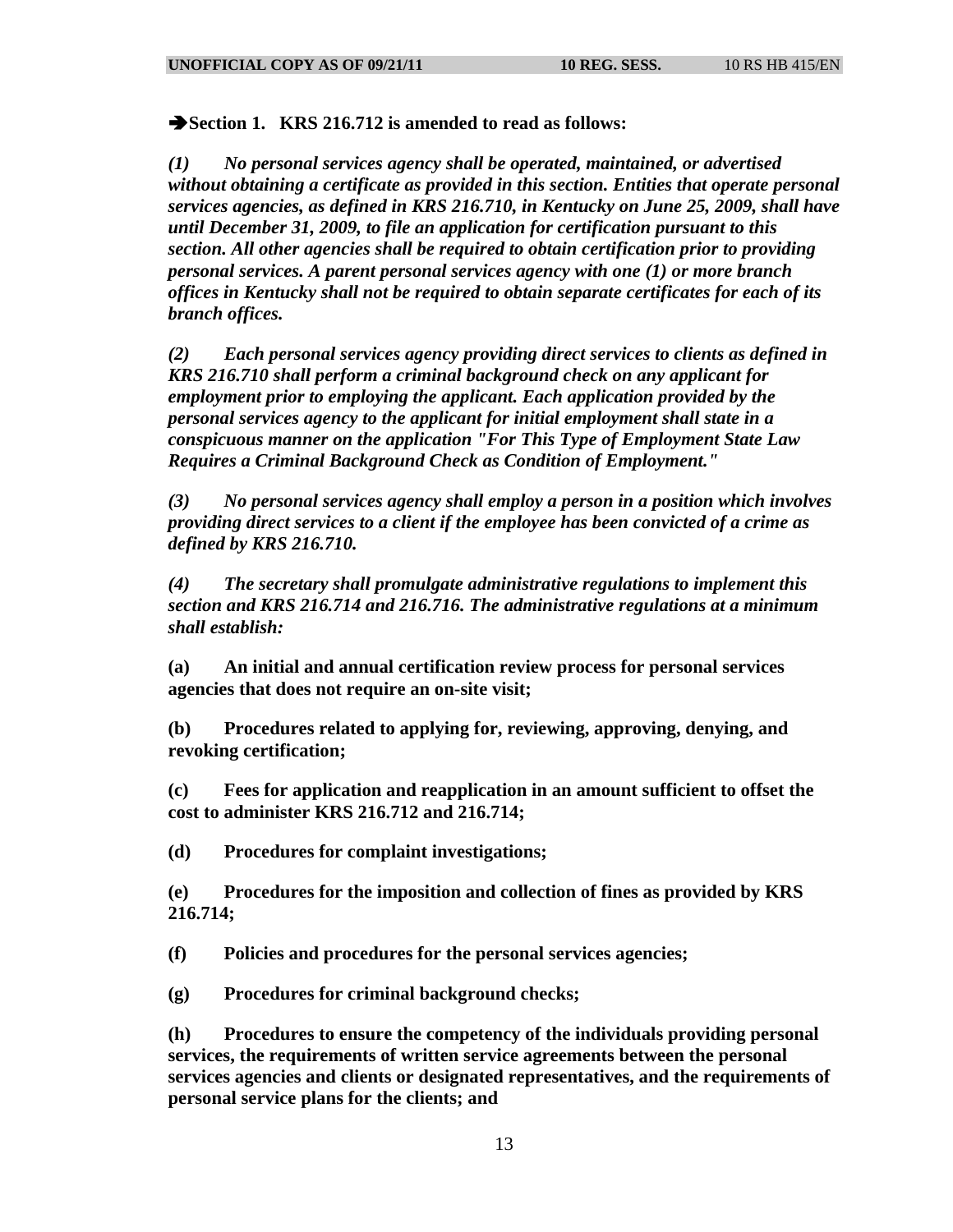**(i) Procedures to be utilized in the conduct of hearings upon appeals in accordance with KRS Chapter 13B.** 

*(5) Only those personal services agencies meeting the standards prescribed for certification shall be granted a certificate.* 

*(6) All fees collected under the provisions of this section shall be paid into the State Treasury and credited to the Kentucky personal services agency fund created by KRS 216.716.* 

(7) Each personal services agency providing direct care to clients shall have a policy that addresses the acceptance of personal gifts, gratuities, or loans from a client by the agency and by any employee, agent, or contractor of the personal services agency. The policy shall not be required to apply to personal gifts, gratuities, or loans to the agency made by family members or friends of the client. The policy shall, at a minimum:

*(a) Prohibit the solicitation of personal gifts, gratuities, or loans from a client; and* 

*(b) Specify the conditions under which gifts, gratuities, or loans from a client may be accepted by the agency and by any employee, agent, or contractor of the personal services agency.*

## **SECTION 2. A NEW SECTION OF KRS CHAPTER 189 IS CREATED TO READ AS FOLLOWS:**

(1) As used in this section, "personal communication device" means a device capable of two (2) way audio or text communication that emits an audible signal, vibrates, displays a message, or otherwise summons or delivers communication to the possessor, including but not limited to a paging device and a cellular telephone.

(2) Except as provided in subsection (3) of this section, no person shall, while operating a motor vehicle that is in motion on the traveled portion of a roadway, write, send, or read text-based communication using a personal communication device to manually communicate with any person using text-based communication, including but not limited to communications referred to as a text message, instant message, or electronic mail.

(3) Subsection (2) of this section shall not apply to:

*(a) The use of a global positioning system feature of a personal communication device;*

*(b) The reading, selecting, or entering of a telephone number or name in a personal communication device for the purpose of making a phone call;*

*(c) An operator of an emergency or public safety vehicle, when the use of a personal communication device is an essential function of the operator's official duties; or*

*(d) The operator of a motor vehicle who writes a text message on a personal*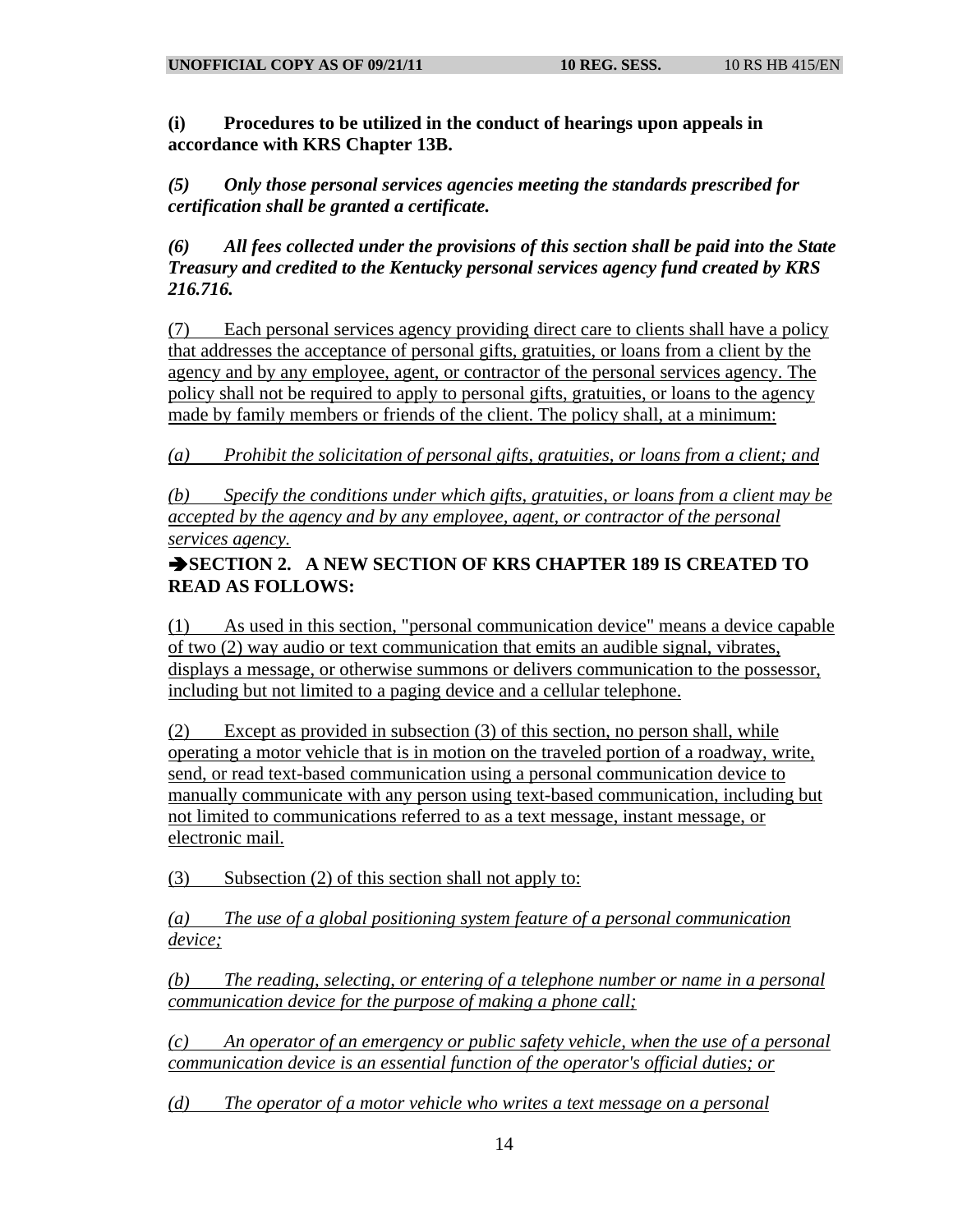*communication device to:*

*1. Report illegal activity;*

*2. Summon medical help;*

*3. Summon a law enforcement or public safety agency; or*

*4. Prevent injury to a person or property.*

## **SECTION 3. A NEW SECTION OF KRS CHAPTER 189 IS CREATED TO READ AS FOLLOWS:**

(1) As used in this section, "personal communication device" shall have the same meaning as defined in Section 2 of this Act.

(2) Any person under the age of eighteen (18) who has been issued an instruction permit, intermediate license, or operator's license shall not operate a motor vehicle, motorcycle, or moped that is in motion on the traveled portion of a roadway while using a personal communication device, except to summon medical help or a law enforcement or public safety agency in an emergency situation.

(3) Use of a personal communication device does not include a stand-alone global positioning system or an in-vehicle security, diagnostics, and communications system, but does include manually entering information into the global positioning system feature of a personal communication device.

(4) This section shall not apply to the use of a citizens band radio or an amateur radio by a motor vehicle operator.

**Section 4. KRS 189.990 is amended to read as follows:** 

*(1) Any person who violates any of the provisions of KRS 189.020 to 189.040, subsection (1) or (4) of KRS 189.050, KRS 189.060 to 189.080, subsections (1) to (3) of KRS 189.090, KRS 189.100, 189.110, 189.130 to 189.160, subsections (2) to (4) of KRS 189.190, KRS 189.200, 189.285, 189.290, 189.300 to 189.360, KRS 189.380, KRS 189.400 to 189.430, KRS 189.450 to 189.458, KRS 189.4595 to 189.480, subsection (1) of KRS 189.520, KRS 189.540, KRS 189.570 to 189.590, except subsection (1)(b) or (6)(b) of KRS 189.580, KRS 189.345, subsection (4) of KRS 189.456, and 189.960 shall be fined not less than twenty dollars (\$20) nor more than one hundred dollars (\$100) for each offense. Any person who violates subsection (1)(a) of KRS 189.580 shall be fined not less than twenty dollars (\$20) nor more than two thousand dollars (\$2,000) or imprisoned in the county jail for not more than one (1) year, or both, unless the accident involved death or serious physical injury and the person knew or should have known of the death or serious physical injury, in which case the person shall be guilty of a Class D felony. Any person who violates paragraph (c) of subsection (5) of KRS 189.390 shall be fined not less than eleven dollars (\$11) nor more than thirty dollars (\$30). Neither court costs nor fees shall be taxed against any person violating paragraph (c) of subsection (5) of KRS 189.390.*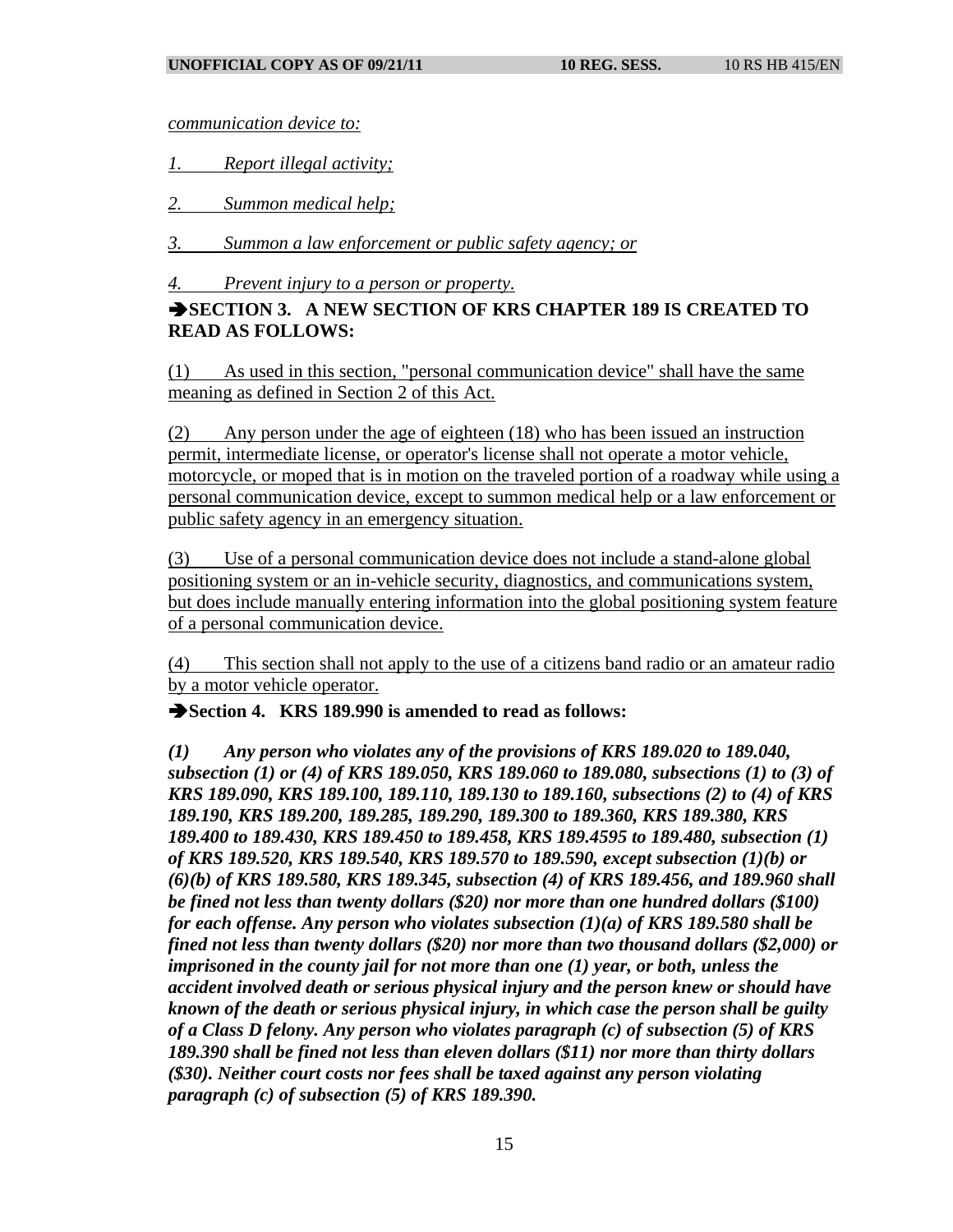(2) (a) Any person who violates the weight provisions of KRS 189.212, 189.221, 189.222, 189.226, 189.230, or 189.270 shall be fined two cents (\$0.02) per pound for each pound of excess load when the excess is five thousand (5,000) pounds or less. When the excess exceeds five thousand (5,000) pounds the fine shall be two cents (\$0.02) per pound for each pound of excess load, but the fine levied shall not be less than one hundred dollars (\$100) and shall not be more than five hundred dollars (\$500).

**(b) Any person who violates the provisions of KRS 189.271 and is operating on a route designated on the permit shall be fined one hundred dollars (\$100); otherwise, the penalties in paragraph (a) of this subsection shall apply.** 

**(c) Any person who violates any provision of subsection (2) or (3) of KRS 189.050, subsection (4) of KRS 189.090, KRS 189.221 to 189.230, 189.270, 189.280, or the dimension provisions of KRS 189.212, for which another penalty is not specifically provided shall be fined not less than ten dollars (\$10) nor more than five hundred dollars (\$500).** 

**(d) Nothing in this subsection or in KRS 189.221 to 189.228 shall be deemed to prejudice or affect the authority of the Department of Vehicle Regulation to suspend or revoke certificates of common carriers, permits of contract carriers, or drivers' or chauffeurs' licenses, for any violation of KRS 189.221 to 189.228 or any other act applicable to motor vehicles, as provided by law.** 

(3) (a) Any person who violates subsection (1) of KRS 189.190 shall be fined not more than fifteen dollars (\$15).

## **(b) Any person who violates subsection (5) of KRS 189.190 shall be fined not less than thirty-five dollars (\$35) nor more than two hundred dollars (\$200).**

(4) (a) Any person who violates subsection (1) of KRS 189.210 shall be fined not

less than twenty-five dollars (\$25) nor more than one hundred dollars (\$100).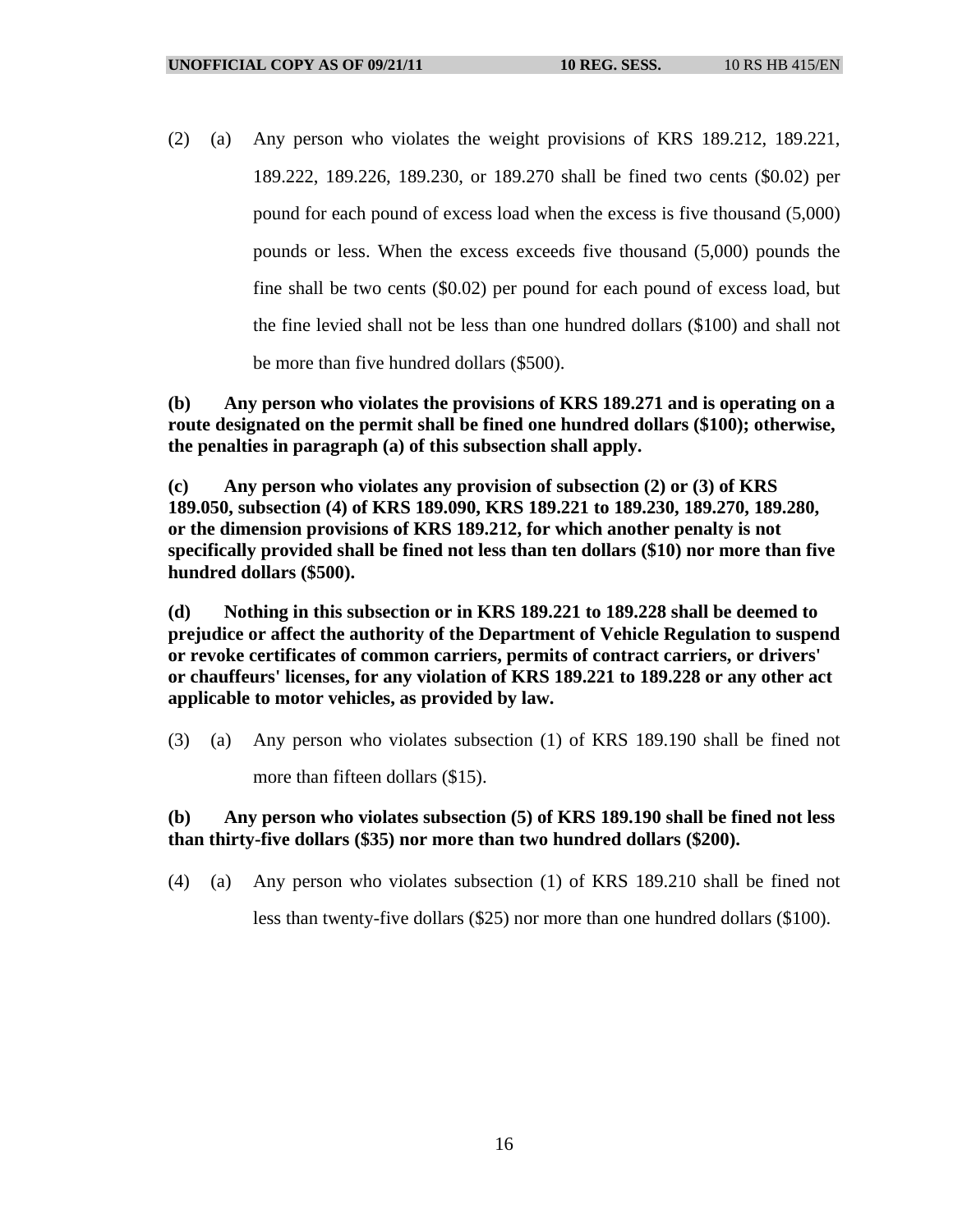**(b) Any peace officer who fails, when properly informed, to enforce KRS 189.210 shall be fined not less than twenty-five dollars (\$25) nor more than one hundred dollars (\$100).** 

**(c) All fines collected under this subsection, after payment of commissions to officers entitled thereto, shall go to the county road fund if the offense is committed in the county, or to the city street fund if committed in the city.** 

*(5) Any person who violates KRS 189.370 shall for the first offense be fined not less than one hundred dollars (\$100) nor more than two hundred dollars (\$200) or imprisoned not less than thirty (30) days nor more than sixty (60) days, or both. For each subsequent offense occurring within three (3) years, the person shall be fined not less than three hundred dollars (\$300) nor more than five hundred dollars (\$500) or imprisoned not less than sixty (60) days nor more than six (6) months, or both. The minimum fine for this violation shall not be subject to suspension. A minimum of six (6) points shall be assessed against the driving record of any person convicted.* 

*(6) Any person who violates KRS 189.500 shall be fined not more than fifteen dollars (\$15) in excess of the cost of the repair of the road.* 

*(7) Any person who violates KRS 189.510 or KRS 189.515 shall be fined not less than twenty dollars (\$20) nor more than fifty dollars (\$50).* 

*(8) Any peace officer who violates subsection (2) of KRS 189.520 shall be fined not less than thirty-five dollars (\$35) nor more than one hundred dollars (\$100).* 

(9) (a) Any person who violates KRS 189.530(1) shall be fined not less than thirty-

five dollars (\$35) nor more than one hundred dollars (\$100), or imprisoned

not less than thirty (30) days nor more than twelve (12) months, or both.

**(b) Any person who violates KRS 189.530(2) shall be fined not less than thirtyfive dollars (\$35) nor more than one hundred dollars (\$100).** 

*(10) Any person who violates any of the provisions of KRS 189.550 shall be guilty of a Class B misdemeanor.* 

*(11) Any person who violates subsection (2) of KRS 189.560 shall be fined not less than thirty dollars (\$30) nor more than one hundred dollars (\$100) for each offense.* 

*(12) The fines imposed by paragraph (a) of subsection (3) and subsections (6) and (7) of this section shall, in the case of a public highway, be paid into the county road fund, and, in the case of a privately owned road or bridge, be paid to the owner. These fines shall not bar an action for damages for breach of contract.* 

*(13) Any person who violates any of the provisions of KRS 189.120 shall be fined not less than twenty dollars (\$20) nor more than one hundred dollars (\$100) for each*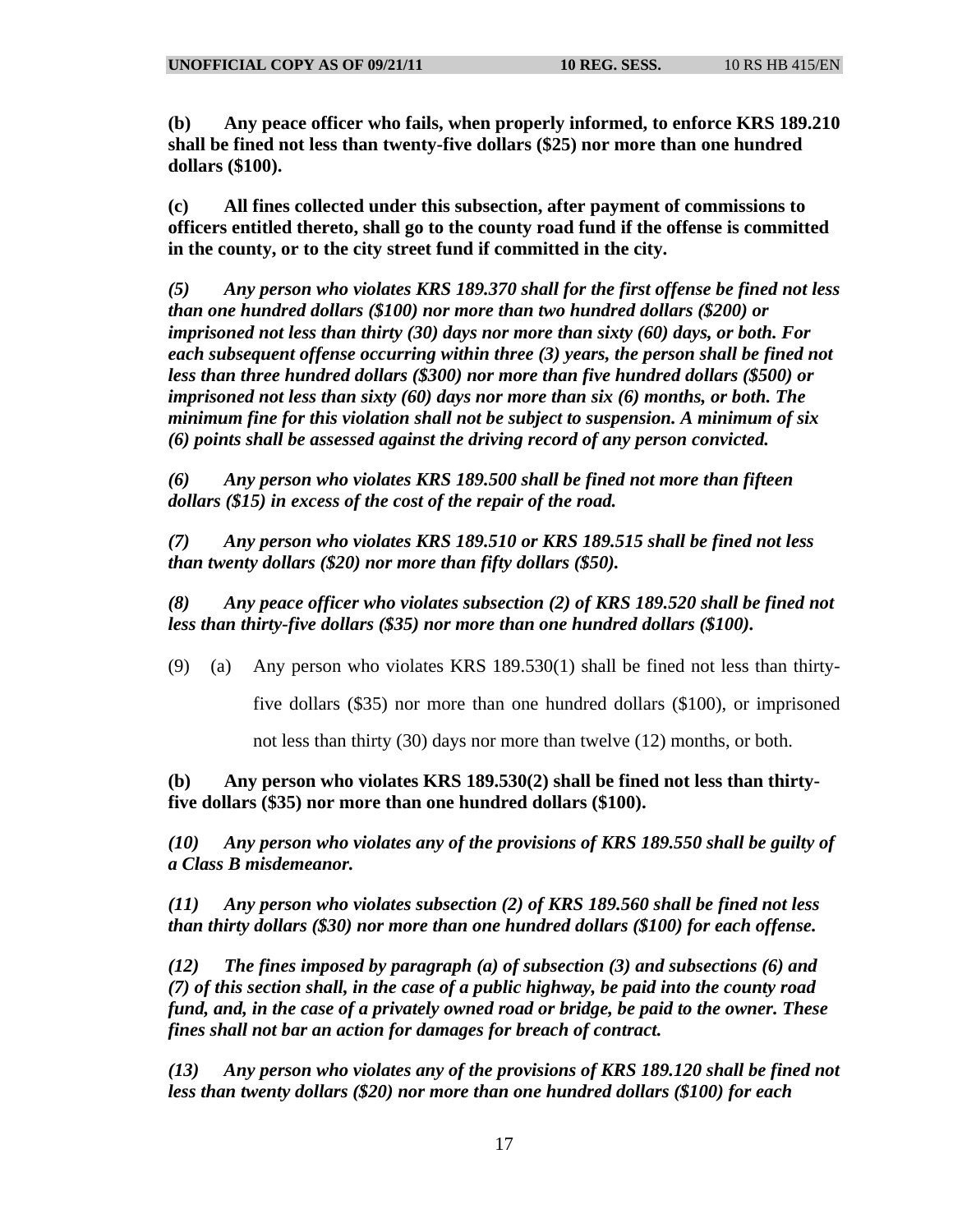*offense.* 

*(14) Any person who violates any provision of KRS 189.575 shall be fined not less than twenty dollars (\$20) nor more than twenty-five dollars (\$25).* 

*(15) Any person who violates subsection (2) of KRS 189.231 shall be fined not less than twenty dollars (\$20) nor more than one hundred dollars (\$100) for each offense.* 

*(16) Any person who violates restrictions or regulations established by the secretary of transportation pursuant to subsection (3) of KRS 189.231 shall, upon first offense, be fined one hundred dollars (\$100) and, upon subsequent convictions, be fined not less than one hundred dollars (\$100) nor more than five hundred dollars (\$500) or imprisoned for thirty (30) days, or both.* 

(17) (a) Any person who violates any of the provisions of KRS 189.565 shall be guilty

of a Class B misdemeanor.

**(b) In addition to the penalties prescribed in paragraph (a) of this subsection, in case of violation by any person in whose name the vehicle used in the transportation of inflammable liquids or explosives is licensed, the person shall be fined not less than one hundred dollars (\$100) nor more than five hundred dollars (\$500). Each violation shall constitute a separate offense.** 

*(18) Any person who abandons a vehicle upon the right-of-way of a state highway for three (3) consecutive days shall be fined not less than thirty-five dollars (\$35) nor more than one hundred dollars (\$100), or imprisoned for not less than ten (10) days nor more than thirty (30) days.* 

*(19) Every person violating KRS 189.393 shall be guilty of a Class B misdemeanor, unless the offense is being committed by a defendant fleeing the commission of a felony offense which the defendant was also charged with violating and was subsequently convicted of that felony, in which case it is a Class A misdemeanor.* 

*(20) Any law enforcement agency which fails or refuses to forward the reports required by KRS 189.635 shall be subject to the penalties prescribed in KRS 17.157.* 

*(21) A person who operates a bicycle in violation of the administrative regulations promulgated pursuant to KRS 189.287 shall be fined not less than ten dollars (\$10) nor more than one hundred dollars (\$100).* 

*(22) Any person who violates KRS 189.860 shall be fined not more than five hundred dollars (\$500) or imprisoned for not more than six (6) months, or both.* 

*(23) Any person who violates KRS 189.754 shall be fined not less than twenty-five dollars (\$25) nor more than three hundred dollars (\$300).* 

*(24) Any person who violates the provisions of KRS 189.125(3)(a) shall be fined fifty*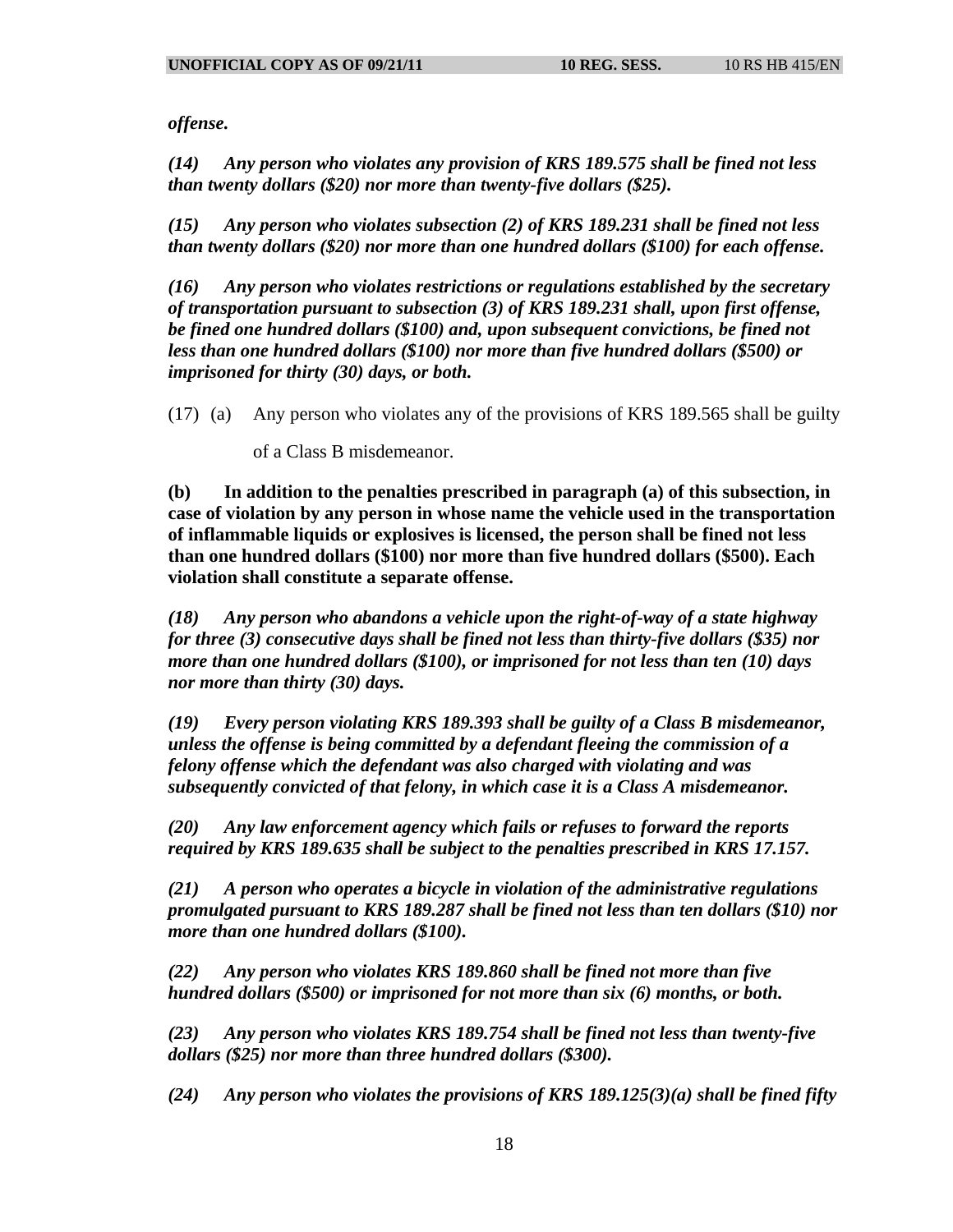*dollars (\$50). This fine shall be subject to prepayment. A fine imposed under this subsection shall not be subject to court costs pursuant to KRS 24A.175, additional court costs pursuant to KRS 24A.176, the fee imposed pursuant to KRS 24A.1765, or any other additional fees or costs.* 

*(25) Any person who violates the provisions of KRS 189.125(3)(b) shall not be issued a uniform citation, but shall instead receive a courtesy warning up until July 1, 2009. For a violation on or after July 1, 2009, the person shall be fined thirty dollars (\$30). This fine shall be subject to prepayment. A fine imposed under this subsection shall not be subject to court costs pursuant to KRS 24A.175, additional court costs pursuant to KRS 24A.176, a fee imposed pursuant to KRS 24A.1765, or any other additional fees or costs. A person who has not been previously charged with a violation of KRS 189.125(3)(b) may elect to acquire a booster seat meeting the requirements of KRS 189.125. Upon presentation of sufficient proof of the acquisition, the charge shall be dismissed and no fees or costs shall be imposed.* 

*(26) Any person who violates the provisions of KRS 189.125(6) shall be fined an amount not to exceed twenty-five dollars (\$25). This fine shall be subject to prepayment. A fine imposed under this subsection shall not be subject to court costs pursuant to KRS 24A.175, additional court costs pursuant to KRS 24A.176, the fee imposed pursuant to KRS 24A.1765, or any other additional fees or costs.* 

*(27) Fines levied pursuant to this chapter shall be assessed in the manner required by KRS 534.020, in amounts consistent with this chapter. Nonpayment of fines shall be governed by KRS 534.060.* 

*(28) A licensed driver under the age of eighteen (18) charged with a moving violation pursuant to this chapter as the driver of a motor vehicle may be referred, prior to trial, by the court to a diversionary program. The diversionary program under this subsection shall consist of one (1) or both of the following:* 

**(a) Execution of a diversion agreement which prohibits the driver from operating a vehicle for a period not to exceed forty-five (45) days and which allows the court to retain the driver's operator's license during this period; and** 

**(b) Attendance at a driver improvement clinic established pursuant to KRS 186.574. If the person completes the terms of this diversionary program satisfactorily the violation shall be dismissed.** 

*(29) A person who violates the provisions of subsection (2) or (3) of KRS 189.459 shall be fined two hundred fifty dollars (\$250). The fines and costs for a violation of subsection (2) or (3) of KRS 189.459 shall be collected and disposed of in accordance with KRS 24A.180. Once deposited into the State Treasury, ninety percent (90%) of the fine collected under this subsection shall immediately be forwarded to the personal care assistance program under KRS 205.900 to 205.920. Ten percent (10%) of the fine collected under this subsection shall annually be returned to the county where the violation occurred and distributed equally to all law enforcement agencies within the*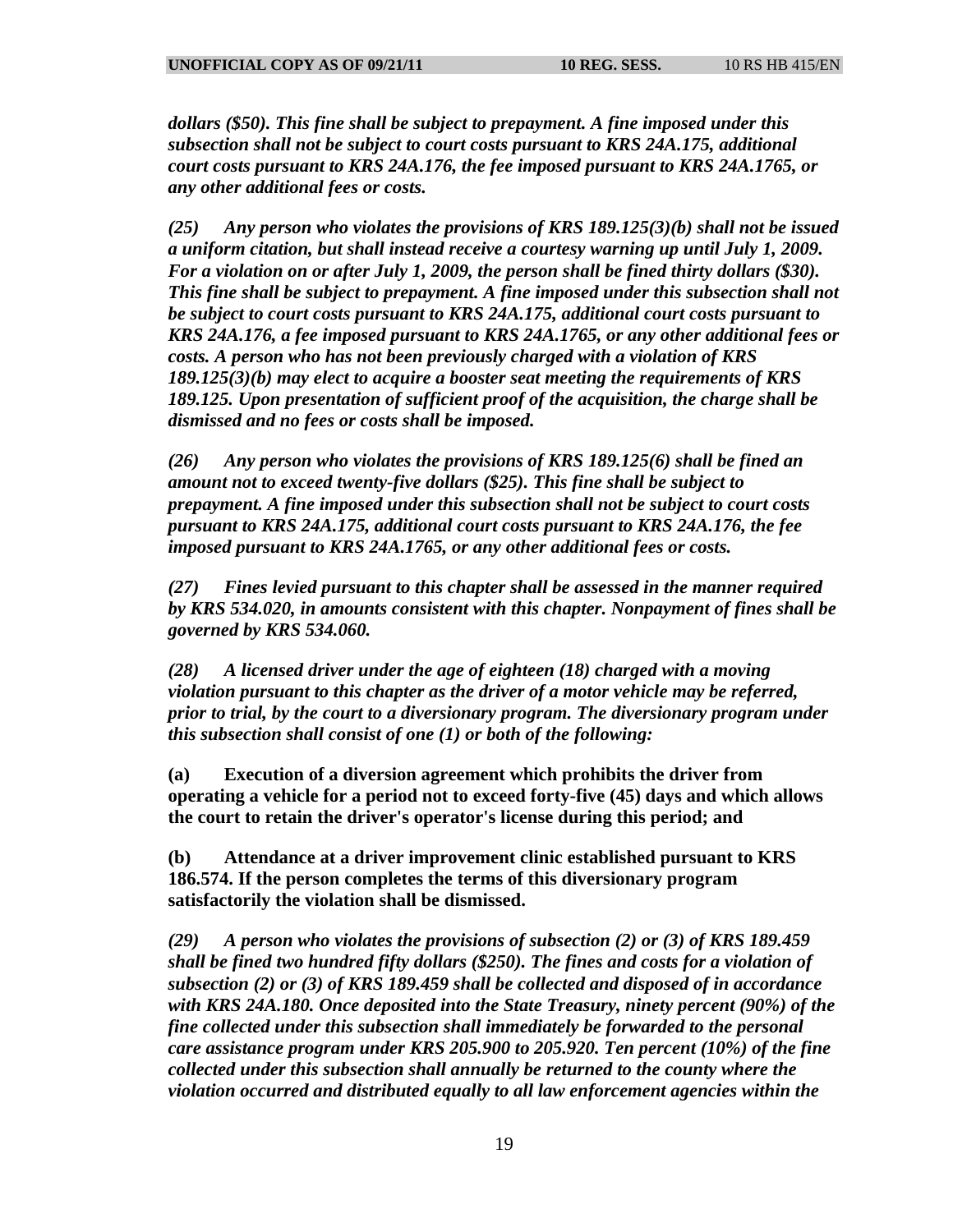*county.* 

*(30) (a) Prior to January 1, 2011, any person who violates Section 2 or 3 of this Act* 

*shall not be issued a uniform citation, but shall instead receive a courtesy* 

*warning.*

*(b) On or after January 1, 2011, any person who violates Section 2 or 3 of this Act shall be fined twenty-five dollars (\$25) for the first offense and fifty dollars (\$50) for each subsequent offense.*

**Section 5. KRS 186.452 is amended to read as follows:** 

*(1) Except as provided in KRS 186.415, a person who is under eighteen (18) years of age may apply for an intermediate license to operate a motor vehicle if the person has:* 

**(a) Held an instruction permit a minimum of one hundred eighty (180) days without a violation under KRS 186.450(4), (5), or (6),** *a conviction for a violation of Section 2 or 3 of this Act,* **a conviction for a moving violation under KRS Chapter 189 for which points are assessed by the cabinet, or a conviction for a violation of KRS 189A.010(1); and** 

**(b) Presented a statement to the Department of Kentucky State Police signed by a parent or guardian of the applicant attesting that the applicant has completed at least sixty (60) hours of supervised driving experience, including at least ten (10) hours at night, while accompanied by a person who has attained the age of twentyone (21) years and holds a valid operator's license occupying the seat beside the applicant.** 

*(2) If an applicant for an intermediate license successfully completes the examinations required under KRS 186.480, the Department of Kentucky State Police shall affix an intermediate license sticker to the instruction permit and report the applicant's new status to the Transportation Cabinet. The Transportation Cabinet shall update the information in its computer system to reflect that the applicant has been granted an intermediate license. An intermediate license shall be valid for two (2) years and may be renewed.* 

*(3) A person shall have the intermediate license in his or her possession at all times when operating a motor vehicle.* 

*(4) A person with an intermediate license who is under the age of eighteen (18) years shall not operate a motor vehicle, motorcycle, or moped between the hours of 12 midnight and 6 a.m. unless the person can demonstrate good cause for driving, including emergencies, involvement in school-related activities, or involvement in work-related activities.* 

*(5) Except when accompanied by a driver training instructor affiliated with a driver*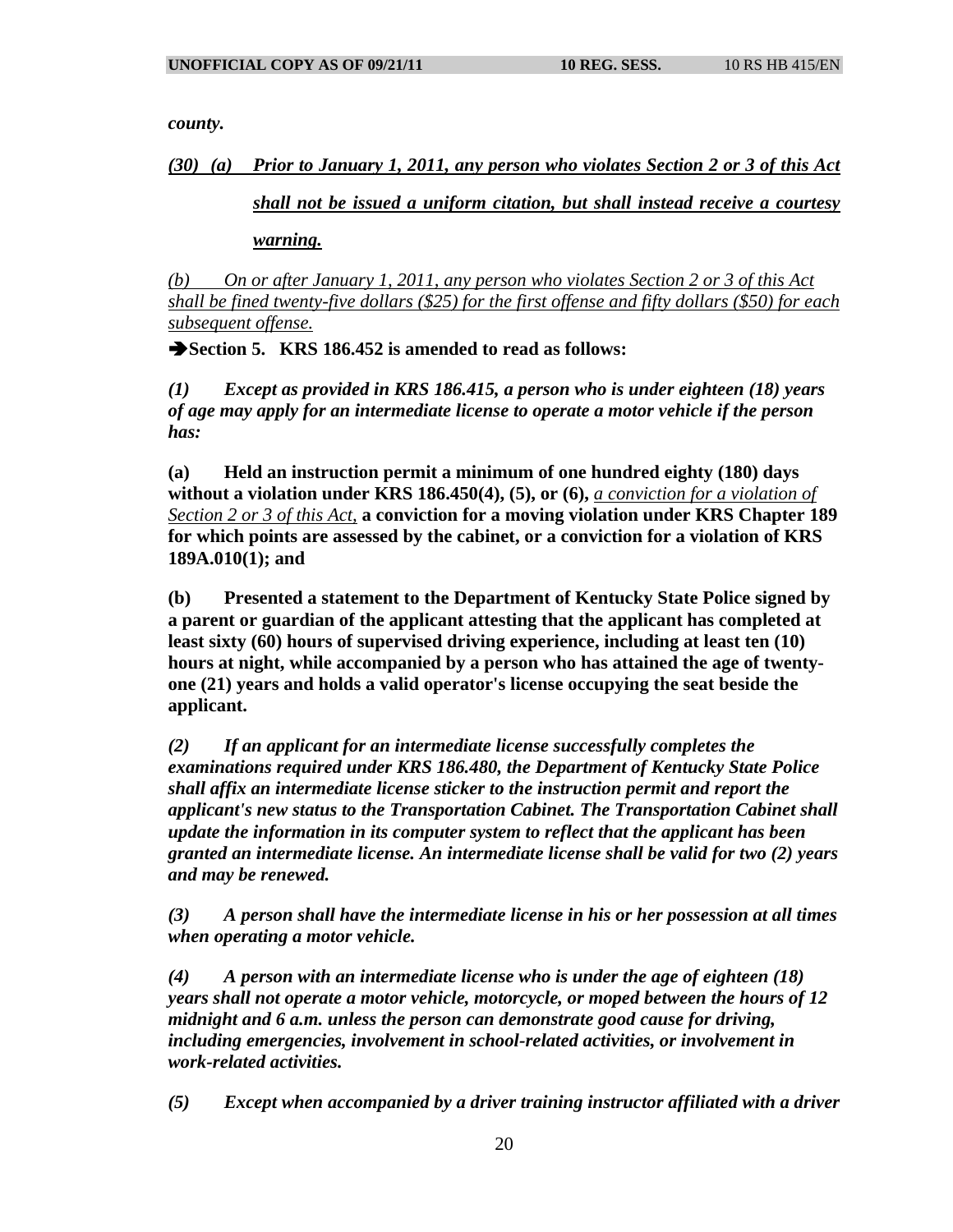*training school licensed under KRS Chapter 332 or a public or nonpublic secondary school, a person with an intermediate license who is under the age of eighteen (18) years shall not operate a motor vehicle at any time when accompanied by more than one (1) unrelated person who is under the age of twenty (20) years. A peace officer shall not stop or seize a person nor issue a uniform citation for a violation of this subsection if the officer has no other cause to stop or seize the person other than a violation of this subsection. This subsection shall not apply to any operator of a vehicle registered under the provisions of KRS 186.050(4) who is engaged in agricultural activities.* 

*(6) A violation under subsection (3), (4), or (5) of this section, a conviction for a moving violation under KRS Chapter 189 for which points are assessed by the cabinet, or a conviction for a violation of KRS 189A.010(1) shall add an additional minimum of one hundred eighty (180) days from the date of the violation before a person who is under the age of eighteen (18) years may apply for an operator's license.* 

**Section 6. KRS 186.454 is amended to read as follows:** 

*(1) Except as provided in KRS 186.415, a person with an intermediate license who is under the age of eighteen (18) years may apply for an operator's license to operate a motor vehicle if the person has:* 

**(a) Held an intermediate license for a minimum of one hundred eighty (180) days without a conviction for a moving violation under KRS Chapter 189 for which points are assessed by the cabinet,** *a conviction for a violation of Section 2 or 3 of this Act,* **a conviction for a violation of KRS 189A.010(1), or a conviction under KRS 186.452(3), (4), or (5); and** 

**(b) Completed a driver training program under KRS 186.410(4).** 

*(2) A person with an intermediate license who is eighteen (18) years of age or older may apply for an operator's license to operate a motor vehicle if the person has completed a driver training program under KRS 186.410(4).* 

**Section 7. Section 1 of this Act shall be known and may be cited as, "The Kentucky Adult Protection Act" in honor of the disabled veterans who revealed the need for this legislation.**